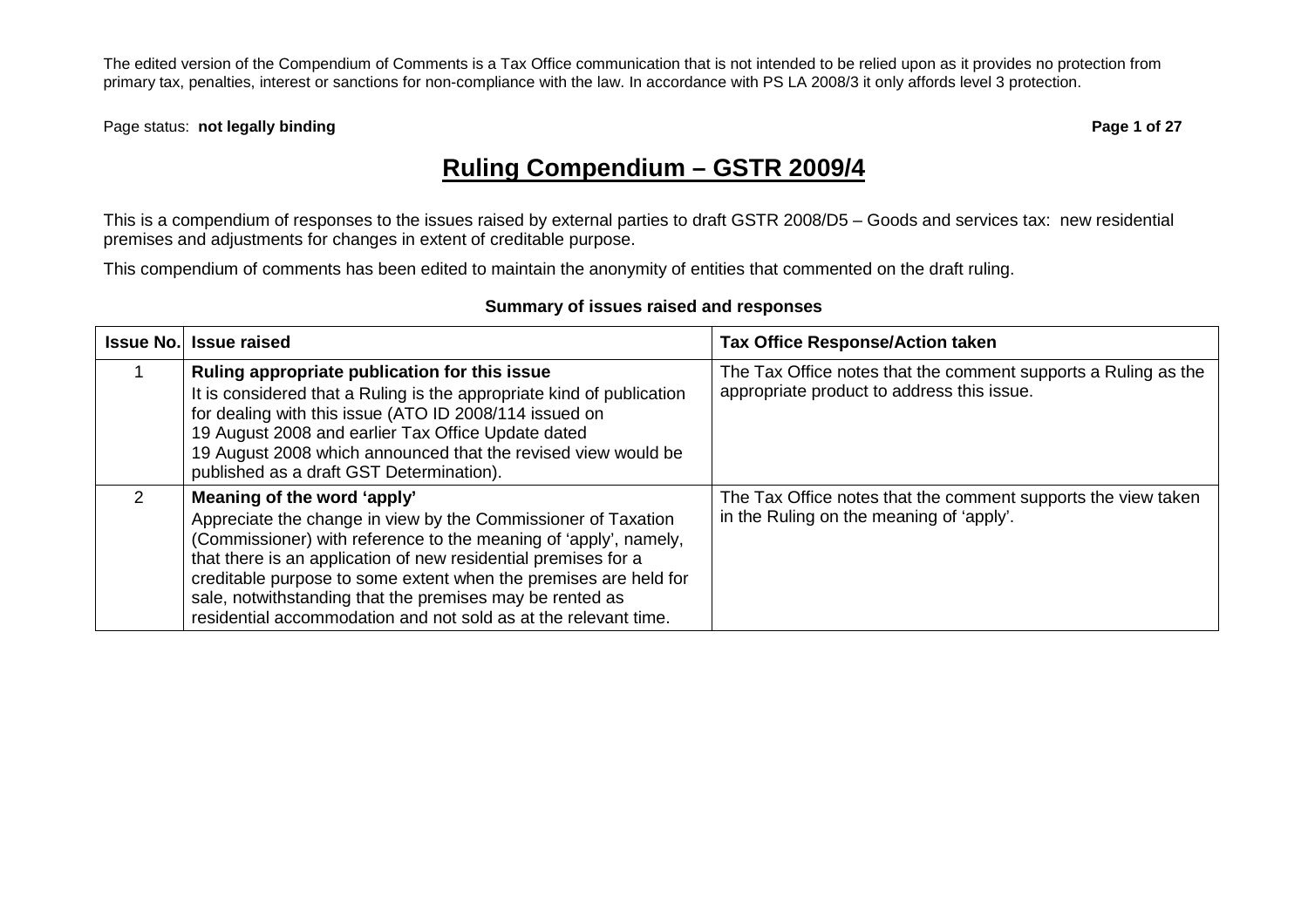Page status: **not legally binding Page 2 of 27 Page 2 of 27** 

|   | <b>Issue No. Issue raised</b>                                                                                                                                                                                                                                                                                                                                                                                                                                                                                                                                                                                                                                                                                                                                                                                                                                                                      | <b>Tax Office Response/Action taken</b>                                                                                                                                                                                                                                                                                                                                                                                                                                                                                                                                                                                                                                                                                                                                                                                                                                                                                                                                                                                                                                                                                                                                                                                                                                                                                                                                                                                                                                                                                                                                                                                                                                                                                                                                                                                                                                                                                                                   |
|---|----------------------------------------------------------------------------------------------------------------------------------------------------------------------------------------------------------------------------------------------------------------------------------------------------------------------------------------------------------------------------------------------------------------------------------------------------------------------------------------------------------------------------------------------------------------------------------------------------------------------------------------------------------------------------------------------------------------------------------------------------------------------------------------------------------------------------------------------------------------------------------------------------|-----------------------------------------------------------------------------------------------------------------------------------------------------------------------------------------------------------------------------------------------------------------------------------------------------------------------------------------------------------------------------------------------------------------------------------------------------------------------------------------------------------------------------------------------------------------------------------------------------------------------------------------------------------------------------------------------------------------------------------------------------------------------------------------------------------------------------------------------------------------------------------------------------------------------------------------------------------------------------------------------------------------------------------------------------------------------------------------------------------------------------------------------------------------------------------------------------------------------------------------------------------------------------------------------------------------------------------------------------------------------------------------------------------------------------------------------------------------------------------------------------------------------------------------------------------------------------------------------------------------------------------------------------------------------------------------------------------------------------------------------------------------------------------------------------------------------------------------------------------------------------------------------------------------------------------------------------------|
| 3 | 'Supply' cannot include an attempt to supply<br>This proposal appears to be a reaction to high level lobbying. It<br>certainly didn't come from anyone who had to actually administer<br>the law and probably not from anyone in a small accounting<br>practice.<br>Simply, the draft Ruling interprets 'supply' as including an attempt<br>to supply. It is an extension of the meaning of the word that<br>exceeds any realistic interpretation. You can't make a supply<br>without actually supplying something – just offering to do so is<br>insufficient.<br>If you want to collect Goods and Services Tax (GST) on property<br>sales, you'll withdraw this ruling because most of the industry will<br>be doing their utmost to make sure you don't, or at least the more<br>honest ones will be making sure that they defer their liability far<br>longer than you have ever contemplated. | The Tax Office notes that the comment raises concerns with the<br>ability to administer and comply with the views set out in the<br>Ruling. It is acknowledged that Division 129 of A New Tax<br>System (Goods and Services Tax) Act 1999 (GST Act) is<br>complex in its application to the property industry. However, it is<br>considered that the interpretation taken in the Ruling recognises<br>the requirement to make increasing adjustments where a thing<br>acquired for a creditable purpose has been applied in relation to<br>making input taxed supplies while also recognising that the<br>entity may still be holding the premises for a creditable purpose.<br>This means that a 100 per cent increasing adjustment is not an<br>appropriate reflection of the entity's extent of creditable purpose.<br>Accepting that the entity has had a dual application<br>consequently leads to a requirement for apportionment and<br>therefore increases the complexity of applying the adjustment<br>provisions. However, it is considered that this is required by the<br>legislation.<br>The term relevant to the interpretation of Division 129 is 'apply'.<br>The meaning of 'apply' is given in section 129-55. While the<br>meaning of 'apply' includes supplying a thing, the meaning is<br>much broader and given that it is an inclusive definition, this also<br>includes its ordinary meaning. The Ruling does not interpret<br>'supply' as intending to supply something but rather takes the<br>view that for the purpose of Division 129 'apply' includes holding<br>a thing for the purpose of sale.<br>It is also noted that an objective assessment of all the facts and<br>circumstances is necessary to establish that an entity is in fact<br>holding premises for the purpose of sale. The concept is to be<br>distinguished from the holding of an investment asset for sale at<br>some undetermined time in the future. |

<sup>\*</sup> Unless otherwise stated, all legislative references in this Compendium are to the GST Act.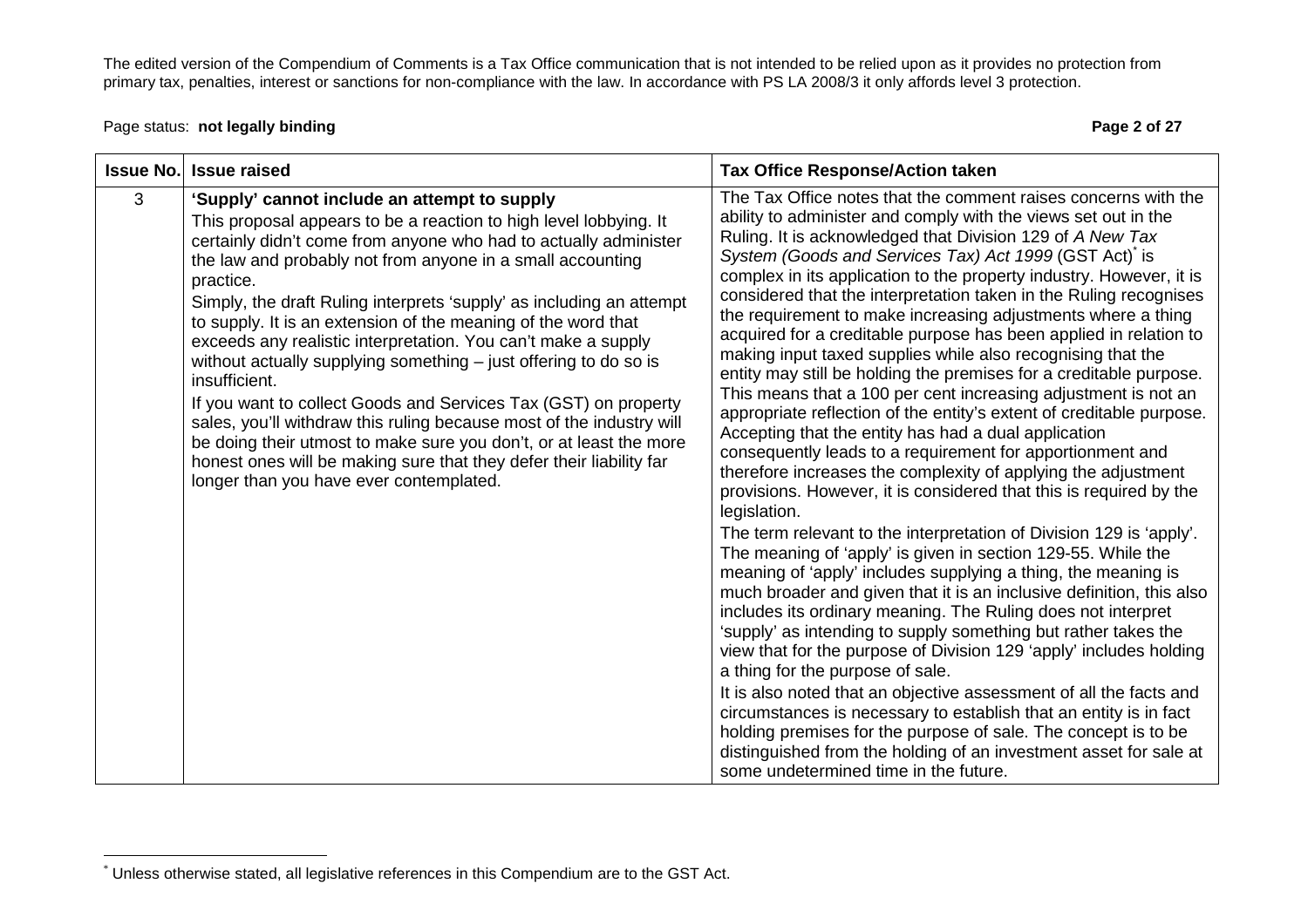Page status: **not legally binding Page 3 of 27 Page 3 of 27** 

| <b>Issue No.</b> | <b>Issue raised</b>                                                                                                                                                                                                                                                                                                                                                                                                                                                                                                                                                                                                                                                                                                                                                                                                                  | <b>Tax Office Response/Action taken</b>                                                                                                                                                                                                                                                                                                                                                                                                                                                                                                                                                                                                                                                                                                                                                                                                                                                                                                                                                                                                                                                                                                                                                                                                                                                                                                          |
|------------------|--------------------------------------------------------------------------------------------------------------------------------------------------------------------------------------------------------------------------------------------------------------------------------------------------------------------------------------------------------------------------------------------------------------------------------------------------------------------------------------------------------------------------------------------------------------------------------------------------------------------------------------------------------------------------------------------------------------------------------------------------------------------------------------------------------------------------------------|--------------------------------------------------------------------------------------------------------------------------------------------------------------------------------------------------------------------------------------------------------------------------------------------------------------------------------------------------------------------------------------------------------------------------------------------------------------------------------------------------------------------------------------------------------------------------------------------------------------------------------------------------------------------------------------------------------------------------------------------------------------------------------------------------------------------------------------------------------------------------------------------------------------------------------------------------------------------------------------------------------------------------------------------------------------------------------------------------------------------------------------------------------------------------------------------------------------------------------------------------------------------------------------------------------------------------------------------------|
| 4                | <b>Complexity of the view</b><br>Commented on the complexity of relying on the interpretation in the<br>draft Ruling and asked whether a client could rely on the previous<br>view and make a 100% increasing adjustment. It was felt that doing<br>this may be less costly to the taxpayer taking into account<br>compliance costs.                                                                                                                                                                                                                                                                                                                                                                                                                                                                                                 | The Tax Office notes the complexity of applying Division 129 but<br>notes that this arises from the operation of the legislation.<br>However, the Commissioner considers that the view set out in<br>the Ruling is the preferred interpretation of Division 129 in the<br>context of new residential premises constructed for sale but<br>subsequently used to make input taxed supplies by way of<br>lease, as it recognises the dual application of the premises to<br>both creditable and non-creditable purposes.                                                                                                                                                                                                                                                                                                                                                                                                                                                                                                                                                                                                                                                                                                                                                                                                                            |
| 5(a)             | <b>Transitional arrangements</b><br>Where a taxpayer has relied on the Commissioner's previous<br>view<br>Paragraphs 6 and 7 of the draft Ruling.<br>At paragraph 6, it is stated that an entity that has calculated<br>Division 129 adjustments in relation to a particular acquisition<br>based on the Commissioner's previous view in the Issues Register<br>will be protected in respect to what it has done up to the date of<br>issue of the final Ruling. In addition, if an entity has relied on the<br>Commissioner's previous view in the Issues Register to make<br>Division 129 adjustments, prior to the date of issue of the final<br>Ruling, the entity can continue to calculate subsequent Division 129<br>adjustments relating to that particular acquisition on the basis of the<br>Commissioner's previous view. | As noted in paragraph 7 of the draft Ruling the Commissioner<br>accepts that an entity may revise prior adjustments in<br>accordance with the view in the Ruling.<br>The transitional issue on the interaction between Division 129<br>and subsection 40-75(2) has been considered in the final Ruling.<br>Consistent with the approach to the previous view on<br>Division 129, if under the previous view the entity was<br>considered to have applied the premises solely to making input<br>taxed supplies by way of lease, this period will also contribute to<br>a 5 year continuous period for the purposes of<br>subsection 40-75(2).<br>The Commissioner is not seeking to downplay or discourage an<br>entity from revising previous Business Activity Statements<br>(BAS). The option has been given so that taxpayers that have<br>made all increasing and decreasing adjustments under the<br>previous view (or are expected to make relevant decreasing<br>adjustments in the next adjustment period and do not wish to<br>revise previous BAS) are not required to revise their previous<br>BAS. However, it is considered that an entity must make all<br>increasing and decreasing adjustments in relation to an<br>acquisition consistently under either the previous view or under<br>the revised view set out in the Ruling. |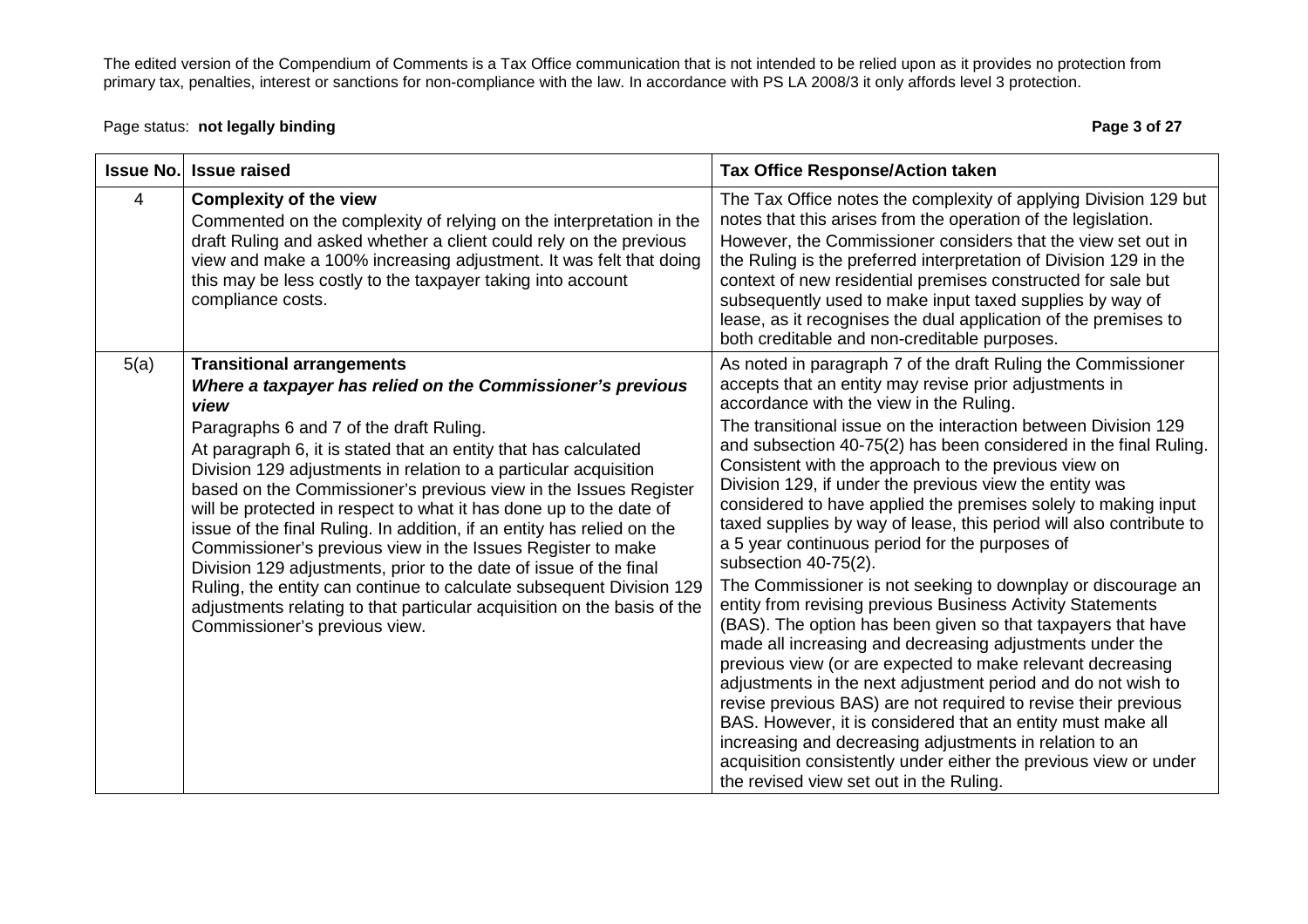# Page status: **not legally binding Page 4 of 27 Page 4 of 27**

| <b>Issue No.</b> | <b>Issue raised</b>                                                                                                                                                                                                                                                                                                                                                                                                                                                                                                                                                                                                                                                                                                                                                                                                                                                                                                                                                                                                                                                                                                                                                                                                                                                                                                                                                                                                                                                                                                                                                                                                                                                                                                                                | <b>Tax Office Response/Action taken</b> |
|------------------|----------------------------------------------------------------------------------------------------------------------------------------------------------------------------------------------------------------------------------------------------------------------------------------------------------------------------------------------------------------------------------------------------------------------------------------------------------------------------------------------------------------------------------------------------------------------------------------------------------------------------------------------------------------------------------------------------------------------------------------------------------------------------------------------------------------------------------------------------------------------------------------------------------------------------------------------------------------------------------------------------------------------------------------------------------------------------------------------------------------------------------------------------------------------------------------------------------------------------------------------------------------------------------------------------------------------------------------------------------------------------------------------------------------------------------------------------------------------------------------------------------------------------------------------------------------------------------------------------------------------------------------------------------------------------------------------------------------------------------------------------|-----------------------------------------|
| $5(a)$ cont      | We query whether this approach is consistent with principles of<br>proper taxation as taxpayers that have complied with the<br>Commissioner's previous view will have more than likely overpaid<br>GST pursuant to Division 129 adjustments in the circumstances<br>canvassed by the draft Ruling. Moreover, according to the draft<br>Ruling, the fact they can (and may in fact) continue on the same<br>basis, notwithstanding the Commissioner's change in view would<br>probably have more to do with the Commissioner's view of the<br>application of the 5 year rule in subsection 40-75(2). We would like<br>that transitional implication to also be covered in the Draft Ruling.<br>At present, paragraphs 106-112 deal with that interaction but<br>nowhere does the Commissioner assure those taxpayers that have<br>relied on the previous views with respect to Division 129 and that<br>have effectively made Division 129 adjustments as to what their<br>GST position will be with respect to subsection 40-75(2).<br>We query whether the more likely transitional arrangement to be<br>adopted by taxpayers is that they would seek to revise prior<br>adjustments in order to rely on the Commissioner's revised view of<br>the GST Act, and whether in these circumstances and having<br>regard to the history and contentious nature of the issue, it is<br>appropriate for the Commissioner to downplay and discourage that<br>scenario. Refer paragraph 7 which states:<br>[i]f an entity revises prior adjustments relevant to an acquisition,<br>based upon the views in this draft Ruling, the entity will also be<br>required to calculate all adjustments arising in relation that<br>acquisition on that same basis. |                                         |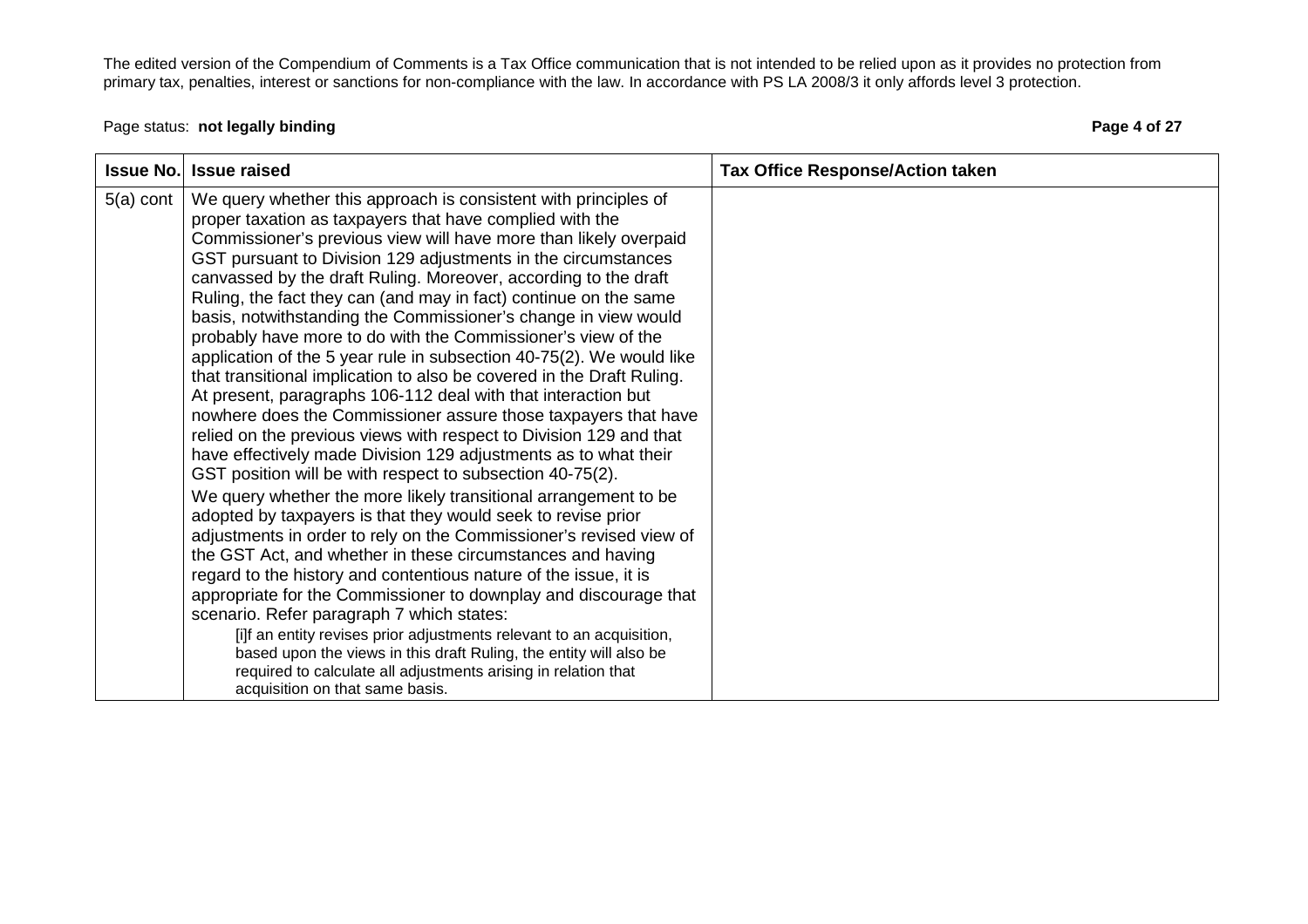Page status: **not legally binding Page 5 of 27 Page 5 of 27** 

| <b>Issue No.</b> | <b>Issue raised</b>                                                                                                                                                                                                                                                                                                                                                                                                                                                                                                                                                                                                                                                                                                                                                                                                                                                                                                                                                                                                          | <b>Tax Office Response/Action taken</b>                                                                                                                                                                                                                                                                                                                                                                                              |
|------------------|------------------------------------------------------------------------------------------------------------------------------------------------------------------------------------------------------------------------------------------------------------------------------------------------------------------------------------------------------------------------------------------------------------------------------------------------------------------------------------------------------------------------------------------------------------------------------------------------------------------------------------------------------------------------------------------------------------------------------------------------------------------------------------------------------------------------------------------------------------------------------------------------------------------------------------------------------------------------------------------------------------------------------|--------------------------------------------------------------------------------------------------------------------------------------------------------------------------------------------------------------------------------------------------------------------------------------------------------------------------------------------------------------------------------------------------------------------------------------|
| 5(b)             | Treatment of taxpayers who didn't follow the previous tax<br>office view and were issued GST assessments when their<br>arrangements are now reflected in the revised tax office view<br>We seek clarification from the Commissioner as to what<br>arrangements will be made for those taxpayers who did not rely on<br>the previous view in the Issues Register but adopted a view of the<br>GST law which will now be reflected in the final Ruling and were<br>issued GST assessments (in some cases with the imposition of<br>both penalties and general interest charges) based on the<br>Commissioner's previous view. In this regard, it is noted that the<br>final ruling will explain the Commissioner's view of the law as it<br>applies both before and after the date of issue (paragraph 4). We<br>are concerned that the Commissioner is maintaining both his<br>previous view for some purposes and his revised view of the GST<br>law applying both before and after its date of issue for other<br>purposes. | The Commissioner will consider on a case by case basis in<br>accordance with the current Tax Office policies and procedures<br>the remission of penalties and interest in circumstances where<br>increasing adjustments were assessed following compliance<br>activity. Taxpayers affected in this manner by the revised view<br>are invited to contact the Tax Office to enable their individual<br>circumstances to be considered. |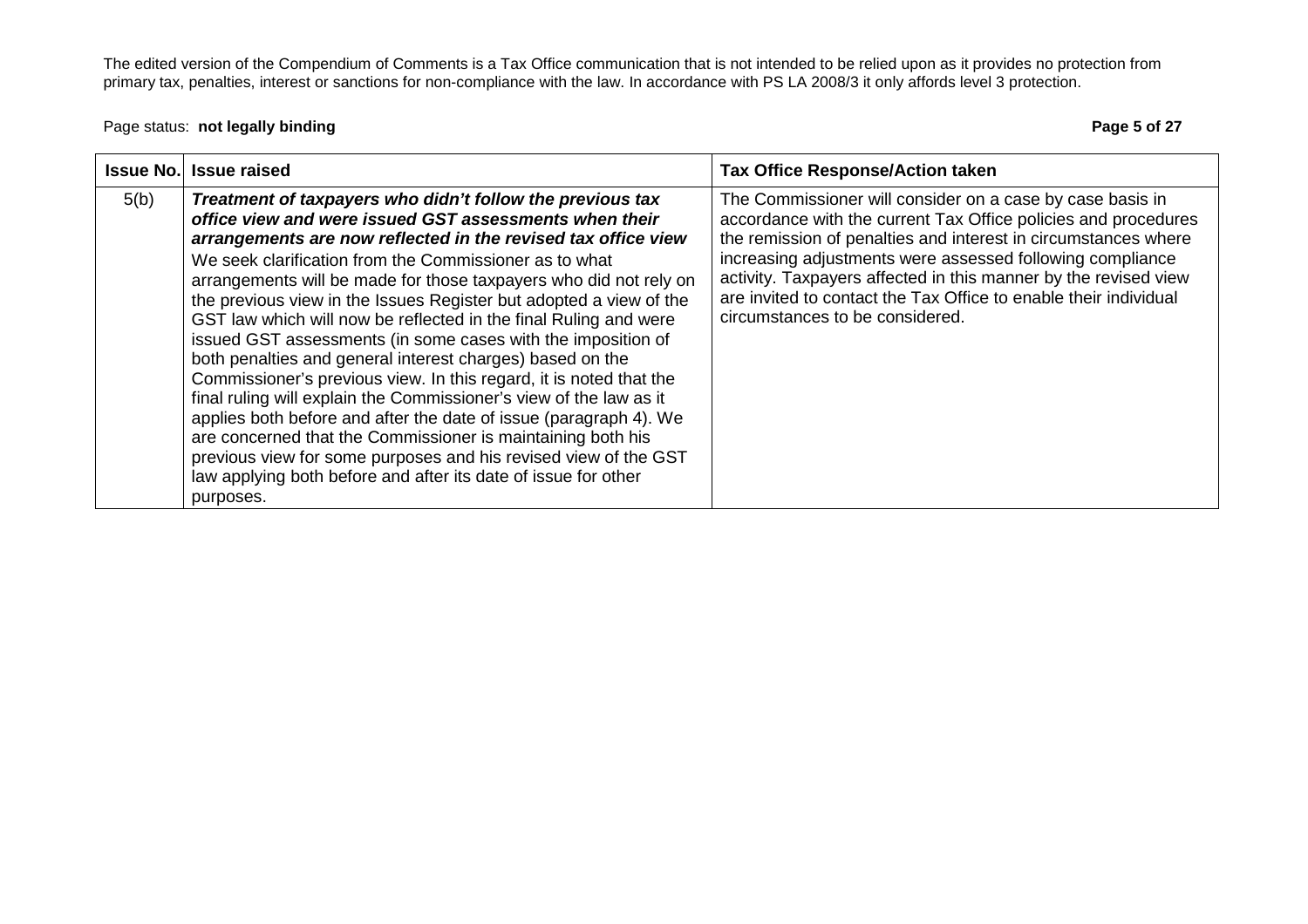Page status: **not legally binding Page 6 of 27 Page 6 of 27** 

|                | <b>Issue No. Issue raised</b>                                                                                                                                                                                                                                                                                                                                                                                                                                                                                                                                                                                                                                                                                                                                                                                                                                                                                                                                                                                                                                                                                                                                                                                                                                                                                                                  | <b>Tax Office Response/Action taken</b>                                                                                                                                                                                                                                                                                                                                                                                                                                                                                                                                                                                                                                                            |
|----------------|------------------------------------------------------------------------------------------------------------------------------------------------------------------------------------------------------------------------------------------------------------------------------------------------------------------------------------------------------------------------------------------------------------------------------------------------------------------------------------------------------------------------------------------------------------------------------------------------------------------------------------------------------------------------------------------------------------------------------------------------------------------------------------------------------------------------------------------------------------------------------------------------------------------------------------------------------------------------------------------------------------------------------------------------------------------------------------------------------------------------------------------------------------------------------------------------------------------------------------------------------------------------------------------------------------------------------------------------|----------------------------------------------------------------------------------------------------------------------------------------------------------------------------------------------------------------------------------------------------------------------------------------------------------------------------------------------------------------------------------------------------------------------------------------------------------------------------------------------------------------------------------------------------------------------------------------------------------------------------------------------------------------------------------------------------|
| 5(c)           | The interaction between ATO ID 2008/114 and the draft ruling<br>We query whether the change in view by the Commissioner on<br>19 August 2008, as evidenced by ATO ID 2008/114, needs to be<br>specifically referred to in the discussion of the transitional<br>arrangements as there is no specific mention of its existence in the<br>draft Ruling. The ATO Interpretative Decision is now shown as<br>withdrawn with effect from 17 December 2008, being the date of<br>issue of the draft Ruling. The Professional Bodies are concerned<br>that there is a possible hiatus period, namely, between the date of<br>the issue of the ATO Interpretative Decision on 19 August 2008<br>and the date of issue of the draft Ruling on 17 December 2008,<br>which is not explicable on the terms of the draft Ruling. Refer also<br>to paragraph 11 '[t]he Commissioner's previous view was set out<br>in section 4 of the Issues Register. This view was amended with<br>effect from 19 August 2008. The Commissioner's view currently set<br>out in the Issues Register will be withdrawn when the final Ruling is<br>officially released. It is not clear from that sequence of events<br>where ATO ID 2008/114 fits in and which view prevails, particularly<br>as the previous view will only be withdrawn when the final Ruling<br>issues. | It is not considered necessary to refer to ATO ID 2008/114 in the<br>date of effect paragraphs of the Ruling. In accordance with the<br>transitional arrangements set out at paragraphs 5 and 6 of the<br>Ruling, an entity is able to revise previous adjustments in<br>accordance with the views in the Ruling. Given that the views in<br>the Ruling are expressed more broadly than the issue dealt with<br>in the ATO ID, it is considered that the protection offered by the<br>Ruling will apply more broadly than the protection offered by<br>relying on the ATO ID, which was issued on 19 August 2008 and<br>withdrawn upon the publication of the draft Ruling on<br>17 December 2008. |
| 6              | Previous tax office view is the better interpretation<br>Commented that the previous Tax Office view in the issues register<br>was the better interpretation of Division 129.                                                                                                                                                                                                                                                                                                                                                                                                                                                                                                                                                                                                                                                                                                                                                                                                                                                                                                                                                                                                                                                                                                                                                                  | The Tax Office notes this comment. However, it is considered<br>that the revised view in the Ruling better reflects an entity's<br>extent of creditable purpose where it is applying new residential<br>premises to dual purposes in carrying on its enterprise.                                                                                                                                                                                                                                                                                                                                                                                                                                   |
| $\overline{7}$ | How does Division 129 apply if the change in application<br>occurs after the end of the first adjustment period in relation<br>to an acquisition?<br>It would help if there was an example to clarify the approach to<br>adjustments where the change in application occurs after the end<br>of the first adjustment period in relation to an acquisition, for<br>example, acquisition made in October 2006, first adjustment period<br>ends 30 June 2008, change in application in October 2008,<br>therefore the first relevant adjustment period in which an<br>adjustment must be made is the period ending 30 June 2009.                                                                                                                                                                                                                                                                                                                                                                                                                                                                                                                                                                                                                                                                                                                  | In such a case the principles discussed in the Ruling apply<br>equally. However, rather than being required to make an<br>adjustment in the tax period ending 30 June 2008, the first<br>adjustment period in which the entity will be required to make an<br>adjustment will be the tax period ending 30 June 2009 (the<br>second adjustment period in relation to the acquisition made in<br>October 2006).<br>Footnote 43 in the Ruling has been added to paragraph 50 to<br>clarify that the principles discussed in the Ruling apply equally in<br>these circumstances.                                                                                                                       |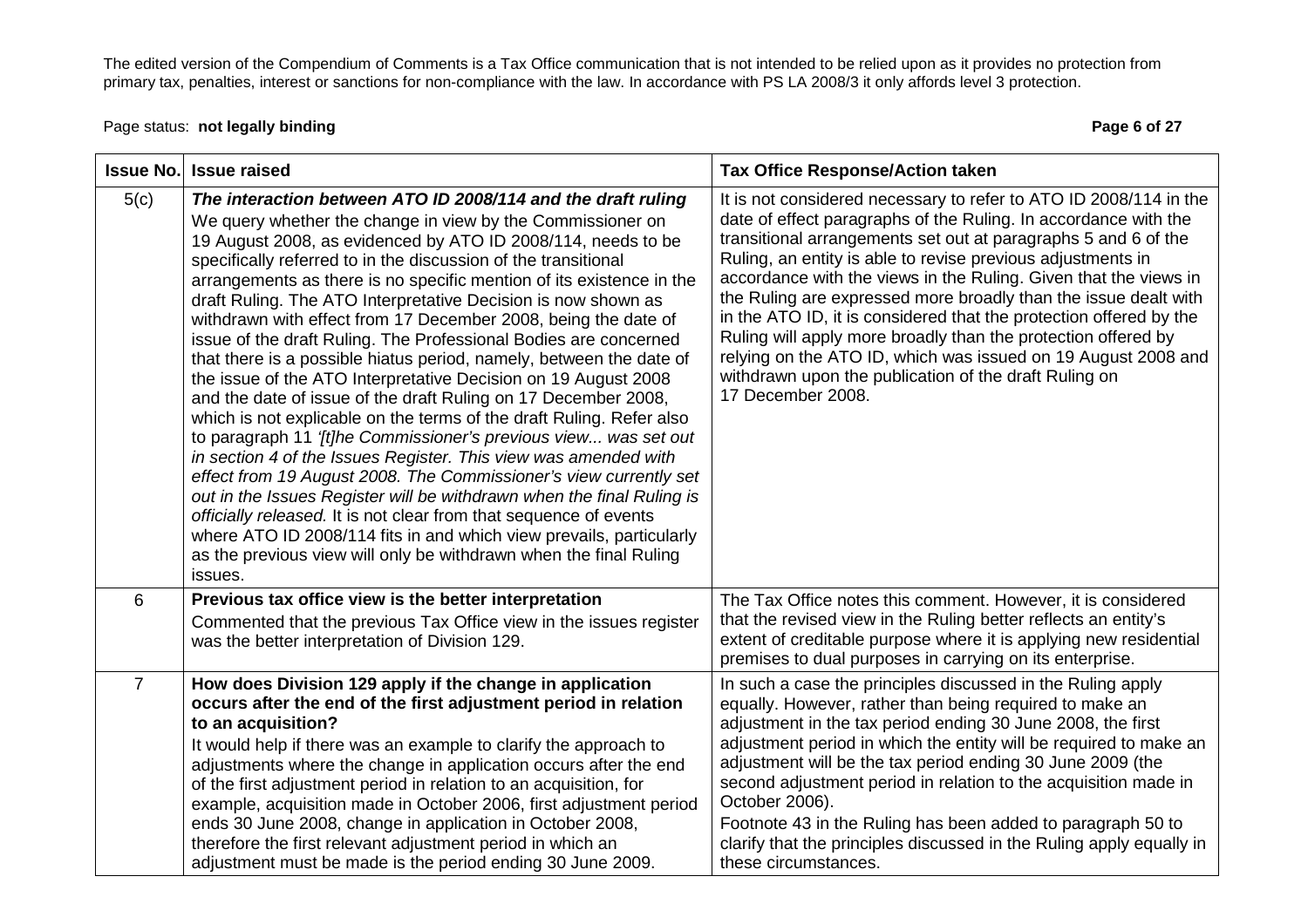Page status: **not legally binding Page 7 of 27** and the page 7 of 27 and the Page 7 of 27 and the Page 7 of 27 and the Page 7 of 27 and the Page 7 of 27 and the Page 7 of 27 and the Page 7 of 27 and the Page 7 of 27 and

| <b>Issue No.</b> | <b>Issue raised</b>                                                                                                                                                                                                                                                                                                                                                                                                                                                                                                                                                                                                                                                                                                                                                                                                      | <b>Tax Office Response/Action taken</b>                                                                                                                                                                                                                                                                                                                                                                                                                                                                                                                                                                                                                                                                                                                                                                                                                                                                                                                                                                                                                                                     |
|------------------|--------------------------------------------------------------------------------------------------------------------------------------------------------------------------------------------------------------------------------------------------------------------------------------------------------------------------------------------------------------------------------------------------------------------------------------------------------------------------------------------------------------------------------------------------------------------------------------------------------------------------------------------------------------------------------------------------------------------------------------------------------------------------------------------------------------------------|---------------------------------------------------------------------------------------------------------------------------------------------------------------------------------------------------------------------------------------------------------------------------------------------------------------------------------------------------------------------------------------------------------------------------------------------------------------------------------------------------------------------------------------------------------------------------------------------------------------------------------------------------------------------------------------------------------------------------------------------------------------------------------------------------------------------------------------------------------------------------------------------------------------------------------------------------------------------------------------------------------------------------------------------------------------------------------------------|
| 8                | Example of a further apportionment where some residential<br>premises in the development are sold and others let<br>A further example could be included addressing situations where a<br>developer builds 4 units, sells 3 and has a change in application in<br>relation to $1 -$ an additional apportionment for some acquisitions<br>may be required.                                                                                                                                                                                                                                                                                                                                                                                                                                                                 | It is agreed that a further step in calculating the apportionment to<br>determine the actual application of a thing for certain<br>acquisitions may be necessary in these circumstances.<br>Examples have been added to the Ruling to address these<br>circumstances – see paragraphs 108 to 120 of the Ruling.                                                                                                                                                                                                                                                                                                                                                                                                                                                                                                                                                                                                                                                                                                                                                                             |
| 9                | The interaction between the 4 year time limit for amendments<br>in section 105-50 of Schedule 1 to the Taxation Administration<br>Act 1953 (TAA) and Division 129 of the GST Act<br>Questioned the interaction between the 4 year time limit for<br>amendments in section 105-50 of Schedule 1 to the TAA and<br>Division 129 of the GST Act and how an entity should revise<br>previous BAS if it has failed to make adjustments in an adjustment<br>period that is now outside the 4 year time limit but there are still<br>some adjustment periods that apply.                                                                                                                                                                                                                                                        | The Tax Office considers that this issue is outside the scope of<br>this Ruling. However, some guidance on the application of<br>section 105-50 of Schedule 1 to the TAA is provided in Law<br>Administration Practice Statement PS LA 2009/3 Time limit on<br>recovery by the Commissioner.                                                                                                                                                                                                                                                                                                                                                                                                                                                                                                                                                                                                                                                                                                                                                                                                |
| 10 <sup>°</sup>  | Where residential premises are used for purposes other than<br>as residential premises<br>Residential Premises may not be predominantly used for residential<br>accommodation<br>There is an assumption throughout the draft Ruling that the rental<br>of new residential premises is an input taxed supply in all<br>circumstances under the terms of section 40-35. See, for example,<br>paragraphs 10, 23, 29, 32 and 40 of the draft Ruling. This is<br>because of the repeated references to the sale of new residential<br>premises being a taxable supply but the rental of new residential<br>premises being an input taxed supply, without any reference to the<br>terms of section 40-35(2) and the possibility that residential<br>premises may be used for other purposes including office<br>accommodation. | The Tax Office's view on the meaning of residential premises is<br>considered in Goods and Services Tax Ruling GSTR 2000/20<br>Goods and Services Tax: commercial residential premises.<br>Furthermore, the Tax Office's view on the decision in Toyama<br>Pty Ltd v. Landmark Building Developments Pty Ltd [2006]<br>NSWSC 83; (2006) 2006 ATC 4160; (2006) 62 ATR 73<br>(Toyama) in relation to the phrase 'to be used predominantly for<br>residential accommodation' is set out in the Decision Impact<br>Statement (DIS 4541/02) related to that case.<br>It is the Tax Office's view that an objective approach is required<br>to the interpretation of the phrase 'to be used predominantly for<br>residential accommodation' and that this is to be based on the<br>physical characteristics of the premises (see paragraphs 19<br>and 20 of GSTR 2000/20).<br>It is not considered that this Ruling is the appropriate publication<br>for further explanation of this issue. GSTR 2000/20 and the<br>DIS 4541/02 relating to the Toyama case provide some further<br>explanation. |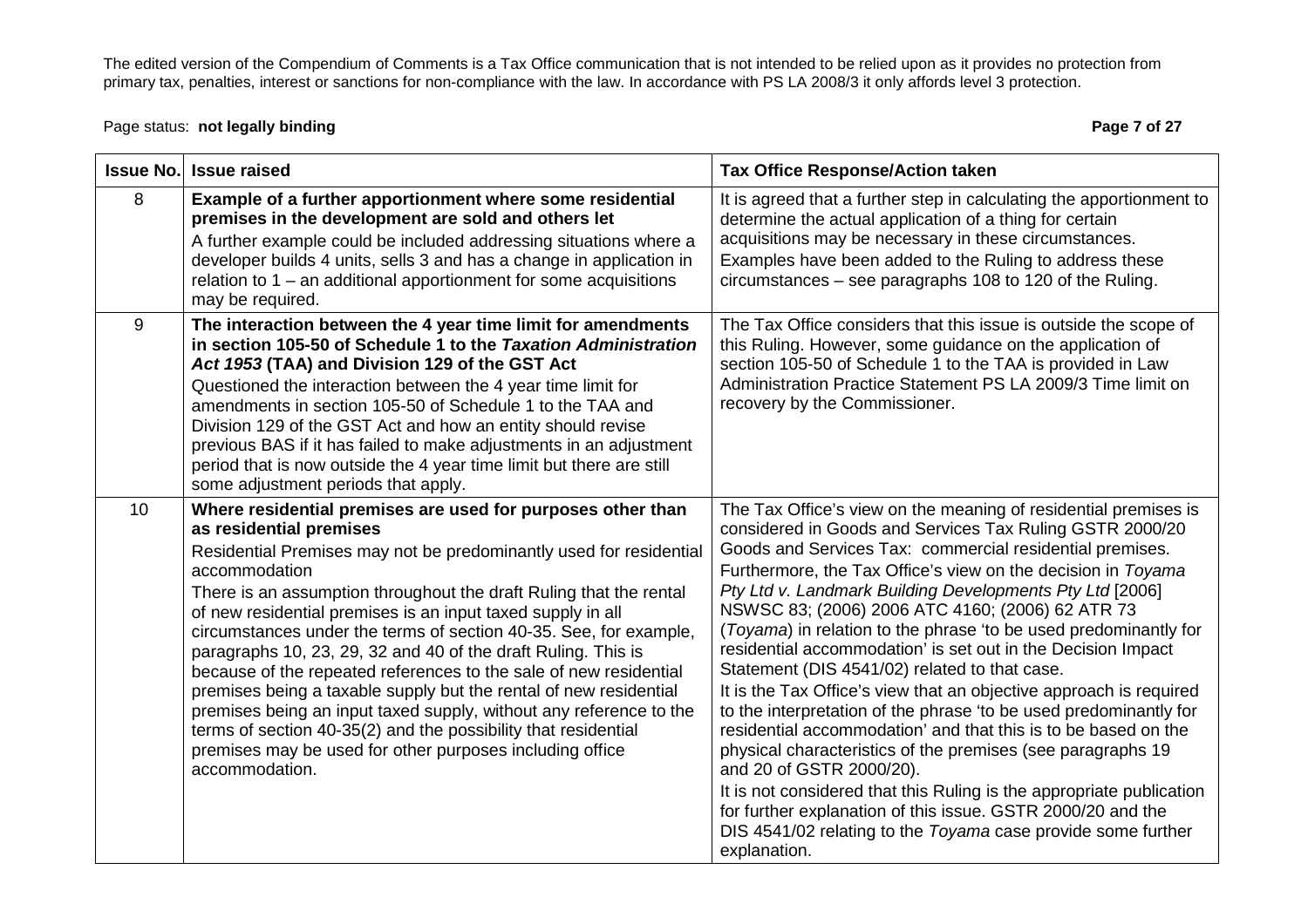## Page status: **not legally binding Page 8 of 27 Page 8 of 27**

| <b>Issue No.</b> | <b>Issue raised</b>                                                                                                                                                                                                                                                                                                                                                                                                                                                                                                                                                                                                                                                                                                                                                                                                                                                                                                                                                                                                                                                                                                                                                                                                                                                                                                                                                                                                                                                                                                                                                                                                                                                                                                                                                                             | <b>Tax Office Response/Action taken</b> |
|------------------|-------------------------------------------------------------------------------------------------------------------------------------------------------------------------------------------------------------------------------------------------------------------------------------------------------------------------------------------------------------------------------------------------------------------------------------------------------------------------------------------------------------------------------------------------------------------------------------------------------------------------------------------------------------------------------------------------------------------------------------------------------------------------------------------------------------------------------------------------------------------------------------------------------------------------------------------------------------------------------------------------------------------------------------------------------------------------------------------------------------------------------------------------------------------------------------------------------------------------------------------------------------------------------------------------------------------------------------------------------------------------------------------------------------------------------------------------------------------------------------------------------------------------------------------------------------------------------------------------------------------------------------------------------------------------------------------------------------------------------------------------------------------------------------------------|-----------------------------------------|
| 10 cont          | It will be remembered that section 40-35 states that '[a] supply of<br>premises which is by way of lease $\ldots$ is input taxed if: (a) the<br>supply is of residential premises' Significantly,<br>subsection 40-35(2) relevantly qualifies the above, as follows:<br>'[h]owever, the supply is input taxed only to the extent that the<br>premises are to be used predominantly for residential<br>accommodation (regardless of the term of occupation);' We<br>consider that it is important that the Commissioner recognises in<br>the draft Ruling that, besides being residential premises, the<br>premises must also be predominantly used for residential<br>accommodation to be input taxed supplies of residential premises.<br>It is not appropriate, for example, in paragraph 23 of the draft<br>Ruling to state that 'a supply of residential premises by way of<br>lease, hire or license is input taxed if the requirements of<br>section 40-35 are satisfied' without specifically referring to the<br>requirements of subsection 40-35(2). We suggest that<br>paragraph 23 needs to be expanded to explain the usage test, as<br>discussed in the Toyama case, paragraphs 82, 95 and 96 and,<br>more recently, in the South Steyne Hotel case, paragraphs 48-49.<br>We suggest that an example which would be helpful in this draft<br>Ruling is the lease by a building company of new residential<br>premises as a display home or display apartment to the developer<br>of the new residential premises for the purpose of promoting sales<br>of other new homes and apartments in the same complex. We<br>consider that such premises are not used predominantly for<br>residential accommodation and in no circumstances involve the<br>making of input taxed supplies. |                                         |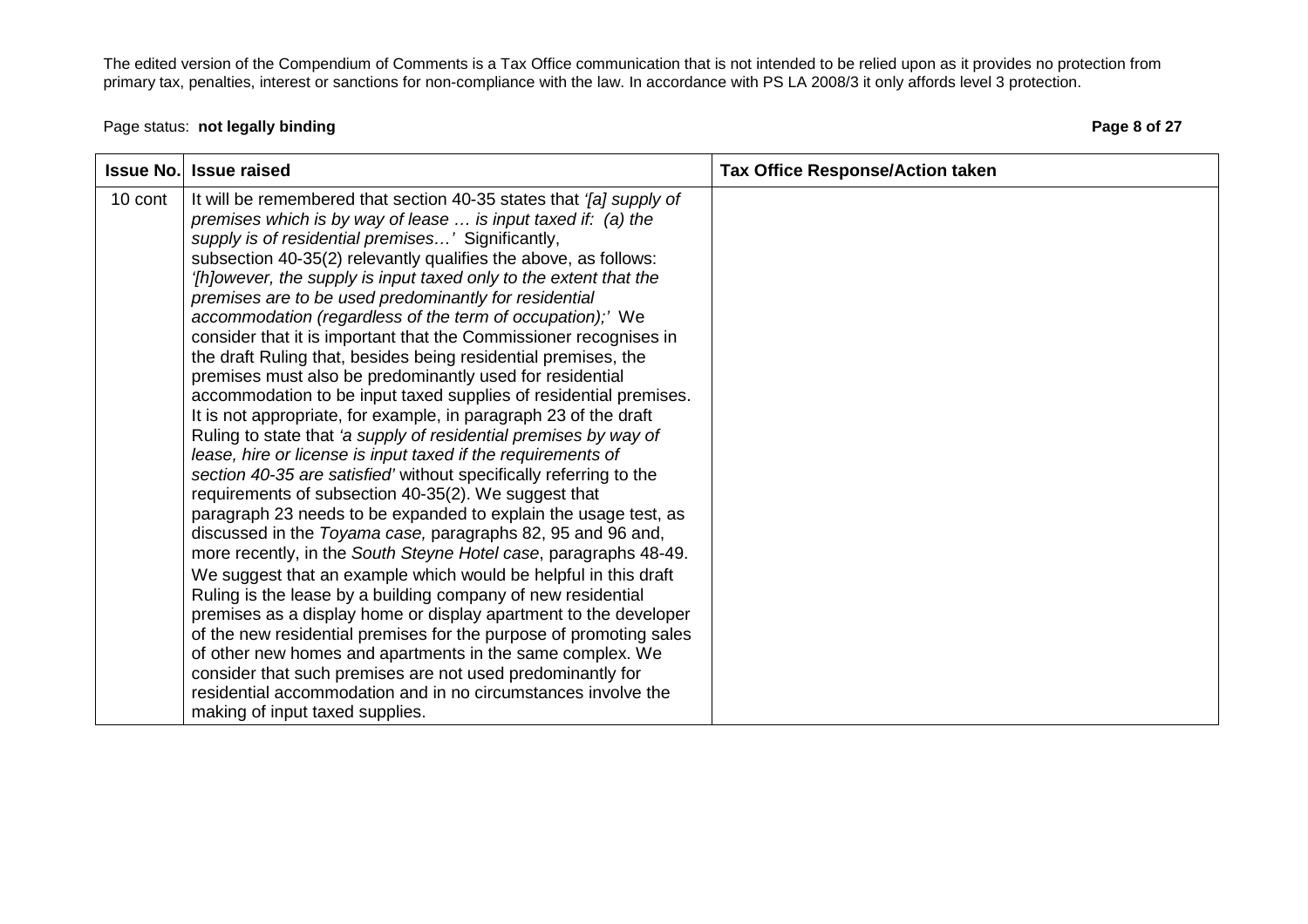#### Page status: **not legally binding Page 9 of 27 Page 9 of 27**

| <b>Issue No.</b> | <b>Issue raised</b>                                                                                                                                                                                                                                                                                                                                                                                                                                                                                                                                                                              | <b>Tax Office Response/Action taken</b>                                                                                                                                                                                                                                                                                                                                                                                                                                                                                                                                                                                                                                                                                      |
|------------------|--------------------------------------------------------------------------------------------------------------------------------------------------------------------------------------------------------------------------------------------------------------------------------------------------------------------------------------------------------------------------------------------------------------------------------------------------------------------------------------------------------------------------------------------------------------------------------------------------|------------------------------------------------------------------------------------------------------------------------------------------------------------------------------------------------------------------------------------------------------------------------------------------------------------------------------------------------------------------------------------------------------------------------------------------------------------------------------------------------------------------------------------------------------------------------------------------------------------------------------------------------------------------------------------------------------------------------------|
| 11               | Meaning of sale 'or exchange'<br>Paragraphs 42, 44, 47, 48 and 51 of the draft Ruling.<br>We query the relevance of new residential premises that are being<br>held for the purpose of the sale or exchange involved as part of an<br>entity's enterprise. The reference to 'exchange' is repeated in<br>paragraphs 47, 48 and 51 of the draft Ruling without any apparent<br>explanation. The Commissioner is asked to explain this in the draft<br>Ruling.                                                                                                                                     | The reference to 'exchange' has been removed from the Ruling.<br>The phrase 'sale or exchange' was derived from the case law<br>referred to in the draft Ruling in relation to trade. However, the<br>Tax Office agrees that holding premises for the purpose of<br>'exchange' is not of direct relevance to the issues discussed in<br>the Ruling.                                                                                                                                                                                                                                                                                                                                                                          |
| 12 <sup>°</sup>  | Evidence of holding premises for sale – would a developer be<br>able to satisfy this test for all apartments where they hold back<br>one apartment as a display apartment?<br>A developer has 6 almost identical strata titled apartments for sale.<br>None are able to be sold at an acceptable price and tenants are put<br>into 5 of the apartments. All 6 of the apartments remain available<br>for sale, but inspections are carried out of the untenanted<br>apartment. Would such a developer be able to satisfy the 'active<br>marketing' test in relation to the 5 tenanted apartments? | In each case it will be a question of fact whether the particular<br>premises are being held for the purpose of sale. All of the<br>relevant facts and circumstances would need to be taken into<br>account. The fact that some premises were not available for<br>inspection would not necessarily, by itself, mean that the<br>premises are not being held for the purpose of sale.<br>It is considered that the application of the principles in the Ruling<br>to this example is sufficiently covered by the guidance in the<br>Ruling on the types of facts and circumstances that may be<br>relevant. The Ruling notes that any one factor may not be<br>sufficient on its own. See paragraphs 44 to 47 of the Ruling. |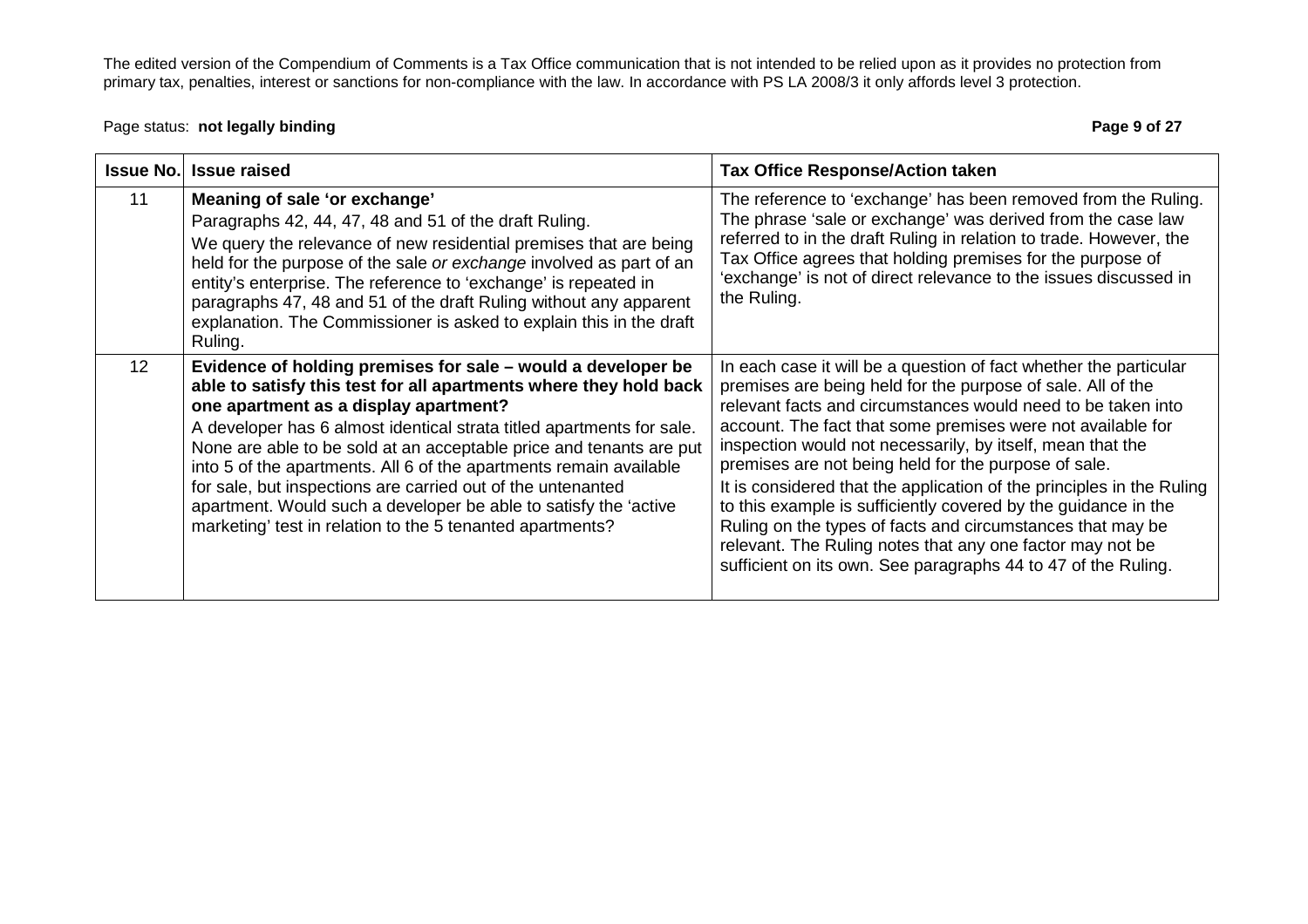Page status: **not legally binding Page 10 of 27 Page 10 of 27** 

| <b>Issue No.</b> | <b>Issue raised</b>                                                                                                                                                                                                                                                                                                                                                                                                                                                                                                                                                                                                                                                                                                                                                                                                                                 | <b>Tax Office Response/Action taken</b>                                                                                                                                                                                                                                                                                                                                                                                                                                                                                                                                                                                                                                                                                                                                                                                                                             |
|------------------|-----------------------------------------------------------------------------------------------------------------------------------------------------------------------------------------------------------------------------------------------------------------------------------------------------------------------------------------------------------------------------------------------------------------------------------------------------------------------------------------------------------------------------------------------------------------------------------------------------------------------------------------------------------------------------------------------------------------------------------------------------------------------------------------------------------------------------------------------------|---------------------------------------------------------------------------------------------------------------------------------------------------------------------------------------------------------------------------------------------------------------------------------------------------------------------------------------------------------------------------------------------------------------------------------------------------------------------------------------------------------------------------------------------------------------------------------------------------------------------------------------------------------------------------------------------------------------------------------------------------------------------------------------------------------------------------------------------------------------------|
| 13               | A more realistic example is needed to reflect a commercial<br>approach to leasing<br>Paragraphs 56 to 59 - Example 3<br>Dee Veloper apparently signs 6 month lease agreements with<br>tenants which allow for early termination in the event of a sale. The<br>example also suggests that Dee Veloper has notified the tenants of<br>their intention to sell when entering into the leases. This example<br>would not arise in practise because to do so would ordinarily be<br>contrary to Dee Veloper's commercial interests. We recommend<br>that the draft Ruling be amended to contain a more commercially<br>realistic example.                                                                                                                                                                                                               | This example has been altered such that the right to terminate<br>the lease early is not specified as a fact. An additional fact has<br>been included such that the lease agreements allow for access<br>to the property upon reasonable notice so that potential<br>purchasers can inspect the premises.                                                                                                                                                                                                                                                                                                                                                                                                                                                                                                                                                           |
| 14               | More guidance required on types of acquisitions subject to<br>change in creditable purpose<br>Paragraphs 69 to 74 of the draft Ruling.<br>The guidance provided by the Commissioner as to how to identify<br>acquisitions that are subject to a change in creditable purpose and<br>how to determine the extent to which an acquisition is applied for a<br>creditable purpose is fairly elementary. In this regard, it is<br>considered that additional work needs to be done with respect to<br>identifying a wider sample of acquisitions in constructing new<br>residential premises, particularly acquisitions of services and<br>explain the relevant principles as to whether they are subject to a<br>change in creditable purpose (for example are services of<br>architects and surveyors subject to a change in creditable<br>purpose?). | Further guidance has been provided in paragraphs 67 to 80 of<br>the Ruling on this issue. It is considered that Division 129<br>extends to all acquisitions of goods and services made in<br>constructing new residential premises which provide an enduring<br>benefit in the form of the completed premises. It also includes<br>consumable type acquisitions such as electricity used during the<br>construction of the premises where such costs are absorbed into<br>the completed premises. It is therefore considered that<br>Division 129 can apply in relation to acquisitions of architects<br>and surveyors services. It is also considered that repairs and<br>improvements may be subject to adjustments under Division 129<br>if the premises are applied differently to the way that was<br>intended when the repairs or improvements were acquired. |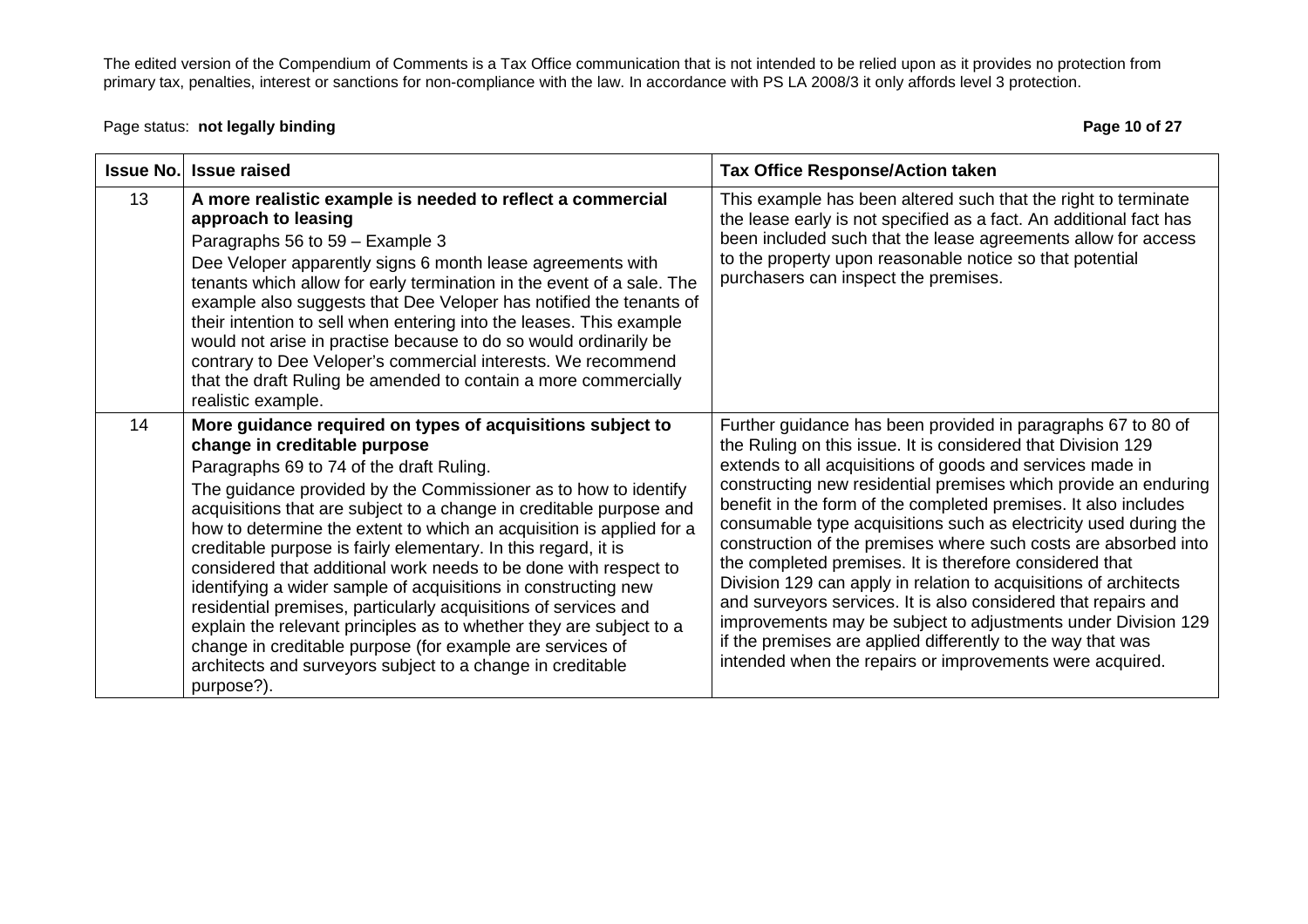# Page status: **not legally binding Page 11 of 27** and the page 11 of 27 and the page 11 of 27 and the Page 11 of 27

| <b>Issue No.</b> | <b>Issue raised</b>                                                                                                                                                                                                                                                                                                                                                                                                                                                                                                                                                                                                                                                                                                                                                                                                                                                                                                                                                                                                                                                                                                                                                                                                                                                                                                                                                                                                                                                                                                                                                                                              | <b>Tax Office Response/Action taken</b>                                                                                                                                                                                                                                                                                                                                                 |
|------------------|------------------------------------------------------------------------------------------------------------------------------------------------------------------------------------------------------------------------------------------------------------------------------------------------------------------------------------------------------------------------------------------------------------------------------------------------------------------------------------------------------------------------------------------------------------------------------------------------------------------------------------------------------------------------------------------------------------------------------------------------------------------------------------------------------------------------------------------------------------------------------------------------------------------------------------------------------------------------------------------------------------------------------------------------------------------------------------------------------------------------------------------------------------------------------------------------------------------------------------------------------------------------------------------------------------------------------------------------------------------------------------------------------------------------------------------------------------------------------------------------------------------------------------------------------------------------------------------------------------------|-----------------------------------------------------------------------------------------------------------------------------------------------------------------------------------------------------------------------------------------------------------------------------------------------------------------------------------------------------------------------------------------|
| 14 cont          | It is queried whether all acquisitions are capable of adjustments<br>under Division 129. In this regard, paragraph 63 of the draft Ruling<br>states that it provides guidance on 'identifying the types of different<br>acquisitions that may be subject to adjustments under Division 129<br>(paragraphs 69 to 74 of this draft Ruling)'. In paragraph 70, it is<br>stated that '[m]any relevant acquisitions will relate to the<br>construction of particular premises' and later, '[i]f the constructed<br>premises are applied differently to the intended or former<br>application  a Division 129 adjustment can arise in relation to this<br>type of acquisition'. In respect of acquisitions of services, it is said<br>that the services of an electrician, plumber, bricklayer or an entire<br>construction contract can arise in relation to construction and be<br>subject to Division 129 adjustments. In paragraph 71, it is further<br>stated that acquisitions of services related to the sale of the<br>premises such as real estate agent and marketing services<br>acquired in relation to selling the premises are directly related to<br>the sale.<br>It is suggested that there are several other acquisitions that may be<br>said to directly relate to the sale of the new residential premises, for<br>example, the services of surveyors and architects and seek the<br>Commissioner's expansion of the list of relevant acquisitions, in<br>particular, acquisitions of services that either relate to the sale of<br>the new residential premises or the leasing of the premises for |                                                                                                                                                                                                                                                                                                                                                                                         |
|                  | residential accommodation.                                                                                                                                                                                                                                                                                                                                                                                                                                                                                                                                                                                                                                                                                                                                                                                                                                                                                                                                                                                                                                                                                                                                                                                                                                                                                                                                                                                                                                                                                                                                                                                       |                                                                                                                                                                                                                                                                                                                                                                                         |
| 15               | <b>Separate acquisitions for Division 129</b><br>The draft Ruling now also needs to take into account the approach<br>adopted by Stone J in South Steyne Hotels case (albeit on appeal<br>to the Full Federal Court) in identifying each lease agreement as a<br>separate supply for GST purposes. The logical corollary of this is<br>that each of the acquisitions would be a separate acquisition which<br>is taken into account for Division 129 purposes.                                                                                                                                                                                                                                                                                                                                                                                                                                                                                                                                                                                                                                                                                                                                                                                                                                                                                                                                                                                                                                                                                                                                                   | The Ruling notes that while it is necessary to look at the<br>application of the 'thing' into which the individual acquisitions<br>have been incorporated, it is the individual acquisitions that are<br>subject to adjustments under Division 129 (subject to the<br>operation of section 156-20 in relation to progressive or periodic<br>supplies) - see paragraph 64 of the Ruling. |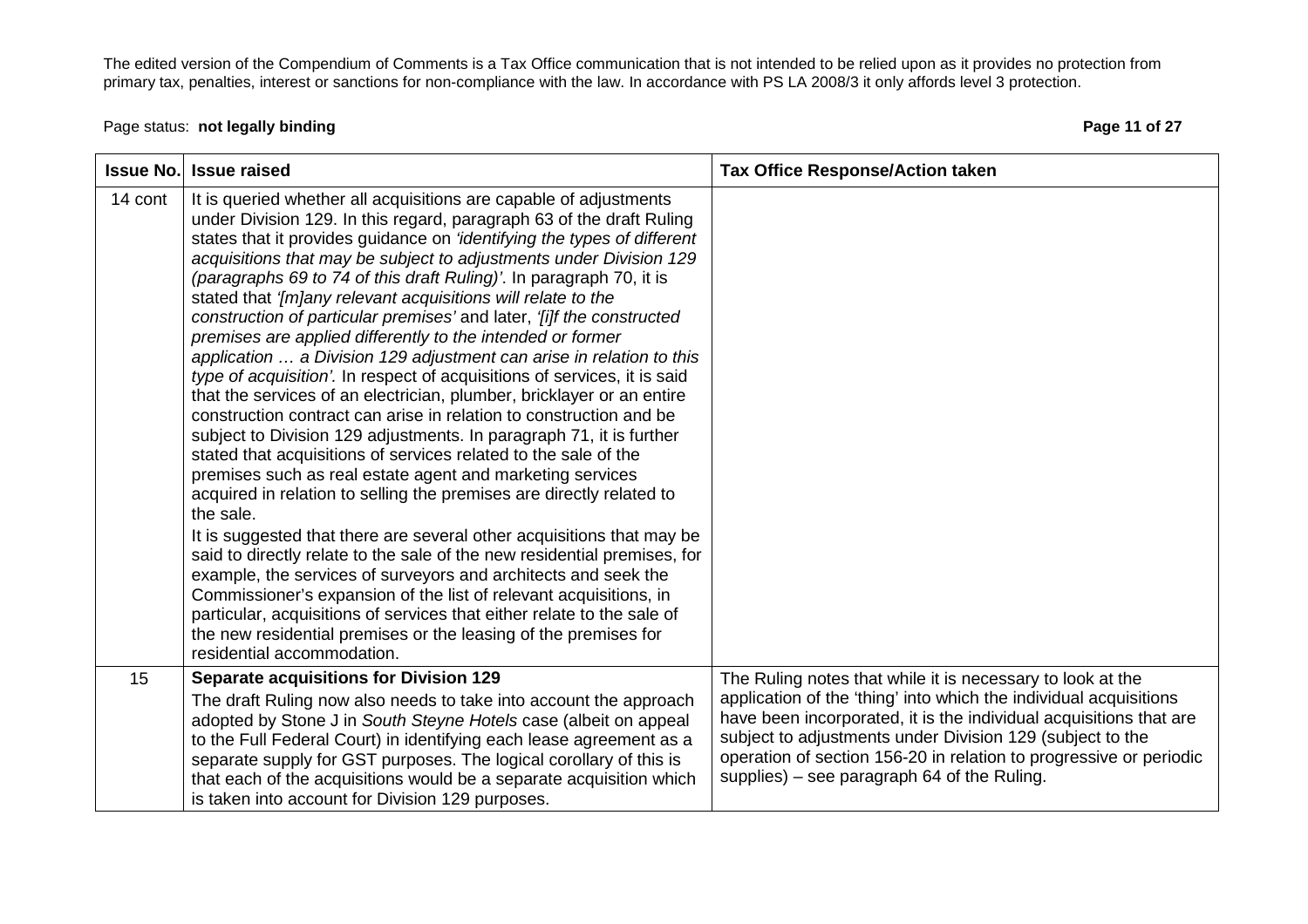Page status: **not legally binding Page 12 of 27** and the page 12 of 27 and the Page 12 of 27 and the Page 12 of 27

| <b>Issue No.</b> | <b>Issue raised</b>                                                                                                                                                                                                                                                                                                                                                                                                                                                                                                                                                                                                                                                                                                                                                                                                                                                                                                                                                                                                                                                                                                                                                                                                                                                                                                                | <b>Tax Office Response/Action taken</b>                                                                                                                                                                                                                                                                                                                                                                                                                                                                                                                                                                                                                                                                                                                                                                                                                                                                                                                                                                                                                                                                                                                                                                                                                                                                                                                                                             |
|------------------|------------------------------------------------------------------------------------------------------------------------------------------------------------------------------------------------------------------------------------------------------------------------------------------------------------------------------------------------------------------------------------------------------------------------------------------------------------------------------------------------------------------------------------------------------------------------------------------------------------------------------------------------------------------------------------------------------------------------------------------------------------------------------------------------------------------------------------------------------------------------------------------------------------------------------------------------------------------------------------------------------------------------------------------------------------------------------------------------------------------------------------------------------------------------------------------------------------------------------------------------------------------------------------------------------------------------------------|-----------------------------------------------------------------------------------------------------------------------------------------------------------------------------------------------------------------------------------------------------------------------------------------------------------------------------------------------------------------------------------------------------------------------------------------------------------------------------------------------------------------------------------------------------------------------------------------------------------------------------------------------------------------------------------------------------------------------------------------------------------------------------------------------------------------------------------------------------------------------------------------------------------------------------------------------------------------------------------------------------------------------------------------------------------------------------------------------------------------------------------------------------------------------------------------------------------------------------------------------------------------------------------------------------------------------------------------------------------------------------------------------------|
| 16(a)            | Alternative apportionment methods<br>Paragraphs 75 to 105 of the draft Ruling<br>Apportionment methodology based on effective life of a<br>building.<br>Another possible fair and reasonable method of apportionment<br>would be to look at the estimated or effective lifespan of the<br>premises rather than the estimated revenue from the premises.<br>This is already a recognised concept for income tax purposes in the<br>context of depreciating assets and would be relatively simple to<br>apply. In these circumstances, the extent to which new residential<br>premises are applied for a non-creditable purpose would be:<br>Period of time the premises is leased / Estimated effective life of the<br>premises<br>Therefore, under this apportionment method, if the estimated<br>effective life of the asset is 40 years, and the property is leased for<br>a period of 1 year before it is sold, the developer will be required to<br>make an increasing adjustment equal to 1/40th of the input tax<br>credits claimed on construction acquisitions. If the property is<br>leased for a period of 2 years before it is sold, the developer will be<br>required to make increasing adjustments over two adjustment<br>periods equalling 2/40th of the input tax credits claimed on<br>construction acquisitions. | It is not considered that an effective life method based, for<br>example, on a 40 year effective life of a building is an<br>appropriate fair and reasonable method of apportionment of an<br>entity's dual concurrent application of a thing in the context<br>discussed in the Ruling.<br>Division 129 requires an entity to look back over the relevant<br>period and apportion the application of the premises during that<br>period between creditable and non-creditable purposes.<br>Contrary to this, an apportionment method based on the<br>effective life of the premises contemplates the entire life span of<br>the premises rather than the actual use of the premises by the<br>entity in the relevant period. Furthermore, residential premises<br>include the land on which the relevant building is constructed.<br>Land is generally an appreciating asset, and the effective life of<br>the relevant building is considered too remote and arbitrary to<br>reasonably reflect the application of the residential premises,<br>comprising both the land and buildings, during the relevant<br>period.<br>The Commissioner would reject this method notwithstanding that<br>the estimated effective life may be based upon the statutory<br>rates provided for the purpose of calculating capital works<br>deductions under Division 43 of the Income Tax Assessment<br>Act 1997. |
| 16(b)            | Comparison of the selling price of the property after the letting<br>activity with the selling price of the property prior to the letting<br>activity<br>Many developers will be leasing completed residential properties at<br>this time solely to defray holding costs until such time as the market<br>improves and prices increase. Their only other option is to sell the<br>property at 'fire sale' prices.                                                                                                                                                                                                                                                                                                                                                                                                                                                                                                                                                                                                                                                                                                                                                                                                                                                                                                                  | It is considered that an approach which compares estimated<br>selling prices before and after the letting activity does not<br>provide an appropriate basis of apportionment.<br>The change in value of residential premises over time will be<br>driven by many factors that are not related to the use of the<br>premises to make supplies by way of lease. Therefore, changes<br>in the estimated sale price of the premises do not provide an<br>appropriate reflection of the use of the premises over the<br>relevant period.                                                                                                                                                                                                                                                                                                                                                                                                                                                                                                                                                                                                                                                                                                                                                                                                                                                                 |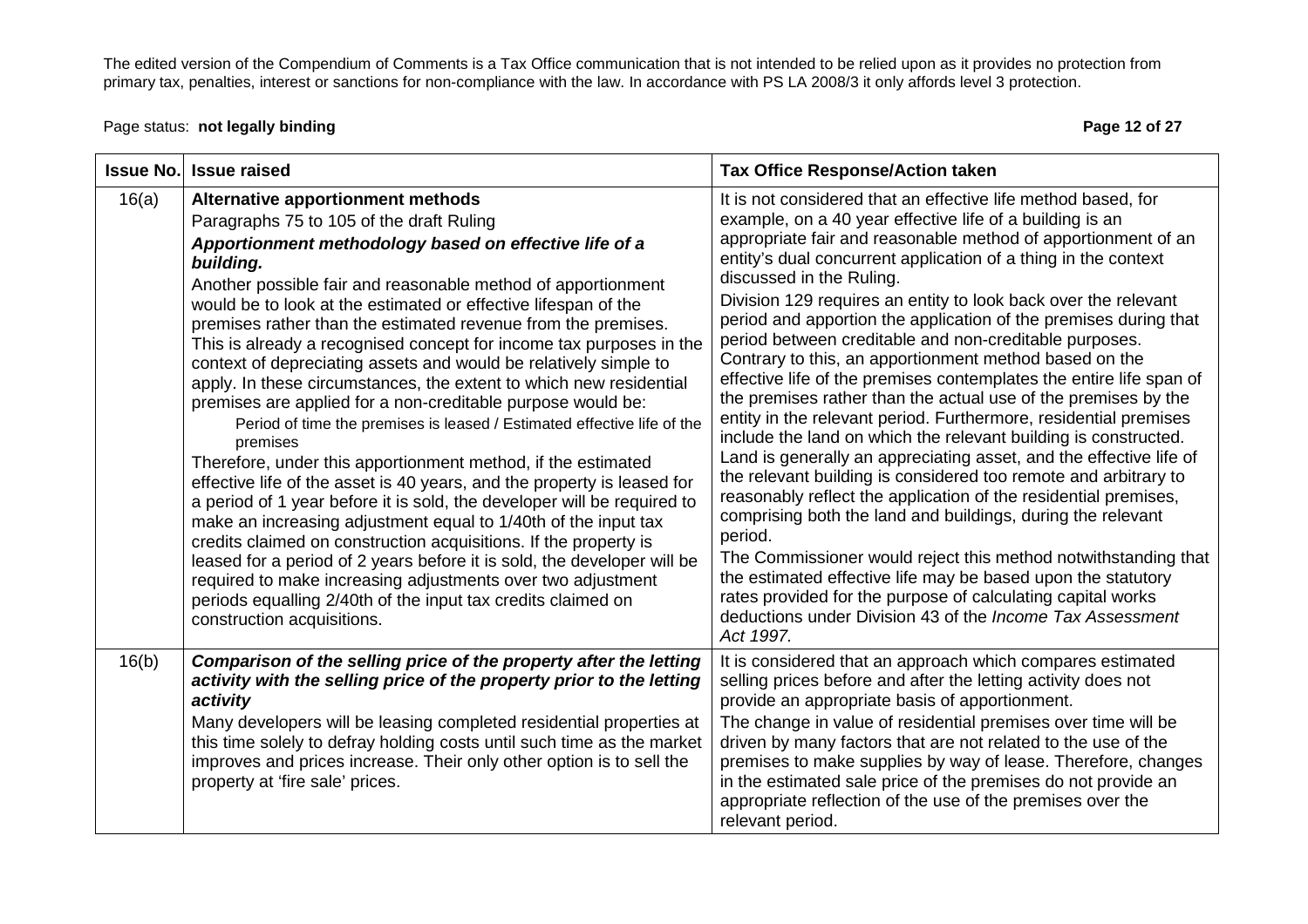#### Page status: **not legally binding Page 13 of 27 Page 13 of 27**

| <b>Issue No.</b> | <b>Issue raised</b>                                                                                                                  | <b>Tax Office Response/Action taken</b> |
|------------------|--------------------------------------------------------------------------------------------------------------------------------------|-----------------------------------------|
| 16(b)<br>cont    | The problems currently confronting developers may be illustrated                                                                     |                                         |
|                  | by reference to a simple example. Consider the scenario where a<br>developer could sell a residential apartment for say \$550,000 in |                                         |
|                  | February 2009, but the property is expected to sell for say                                                                          |                                         |
|                  | \$770,000 in August 2010 based on the prevailing market prices                                                                       |                                         |
|                  | before the current downturn. To meet their holding costs, the                                                                        |                                         |
|                  | developer leases the property for the next 18 months. The end                                                                        |                                         |
|                  | result is that while the developer may have derived some rental                                                                      |                                         |
|                  | income, their purpose (objectively considered) has been to                                                                           |                                         |
|                  | maximise the sale price of the apartment upon which GST is<br>levied. The outcome is that the developer remits GST of \$70,000       |                                         |
|                  | instead of \$50,000 (ignoring the margin scheme for present                                                                          |                                         |
|                  | purposes). In the example set out the Commissioner may well take                                                                     |                                         |
|                  | the view that it is appropriate to compare the income from the                                                                       |                                         |
|                  | letting of the premises with the income from the ultimate sale of the                                                                |                                         |
|                  | premises and deny input tax credits according to the formula in                                                                      |                                         |
|                  | paragraph 77 of the Draft Ruling. However, this approach ignores                                                                     |                                         |
|                  | the fact that the letting activity is a means to an end $-$ it is the                                                                |                                         |
|                  | means by which the developer is able to realise a much greater                                                                       |                                         |
|                  | sale price for the property upon which GST is being remitted. The<br>Commissioner should consider including in the draft Ruling a    |                                         |
|                  | formula which compares the expected sale price of the property                                                                       |                                         |
|                  | prior to the letting activity with the sale price of the property after                                                              |                                         |
|                  | the letting activity. It is counterintuitive to deny input tax credits                                                               |                                         |
|                  | (other than in respect of those costs which relate to the letting                                                                    |                                         |
|                  | activity alone) when the purpose or objective of that letting activity                                                               |                                         |
|                  | is to generate a greater sale price upon which GST must be                                                                           |                                         |
|                  | remitted. In other words, it is appropriate to have a formula which                                                                  |                                         |
|                  | takes into account the fact that the effluxion of time arising during                                                                |                                         |
|                  | the period of letting has been productive in generating additional<br>GST liabilities on sale.                                       |                                         |
|                  |                                                                                                                                      |                                         |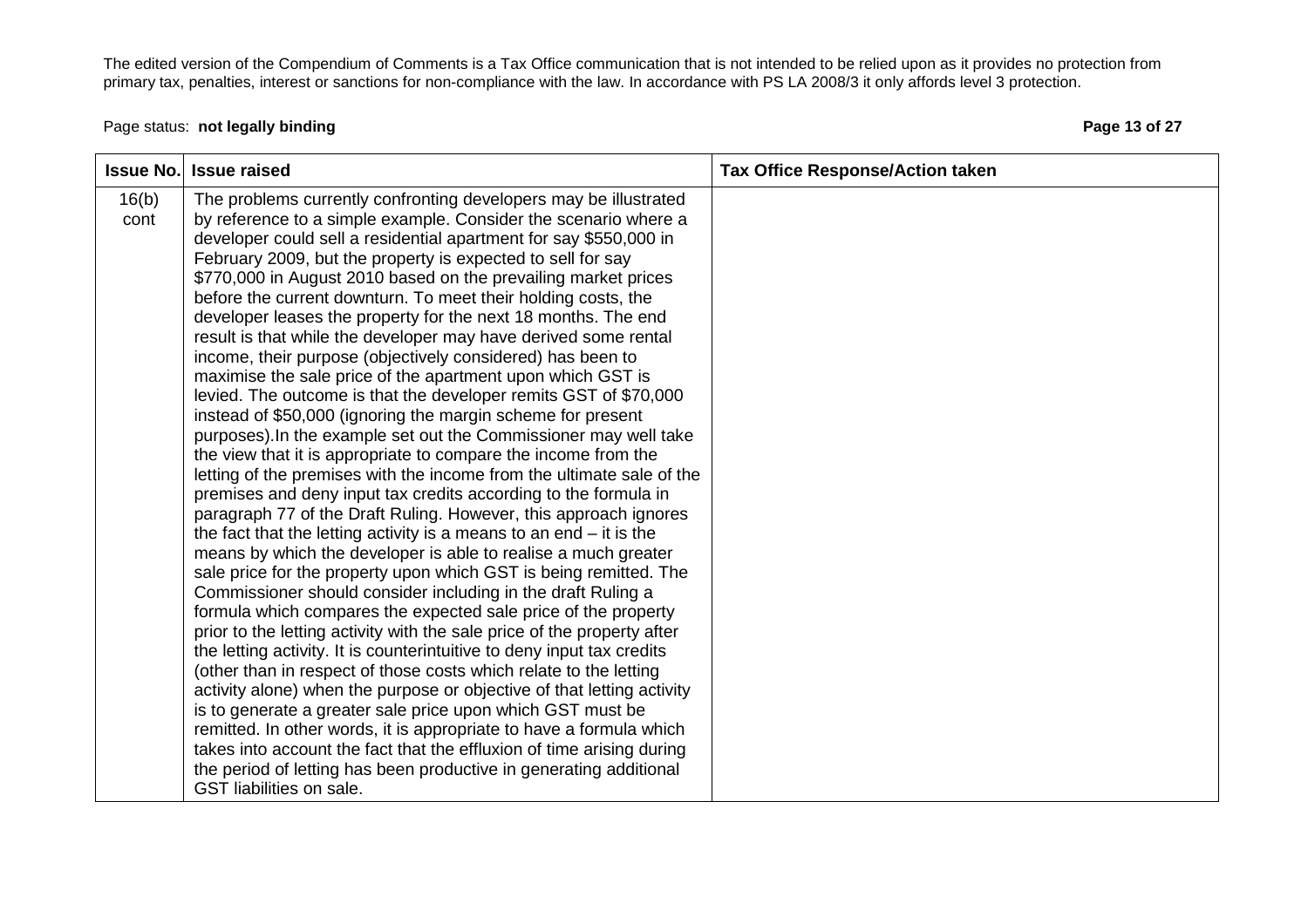The edited version of the Compendium of Comments is a Tax Office communication that is not intended to be relied upon as it provides no protection from<br>primary tax, penalties, interest or sanctions for non-compliance with

Page status: **not legally binding Page 14 of 27 Page 14 of 27** 

| <b>Issue No.</b> | <b>Issue raised</b>                                                                                                                                                                                                                                                                                                                                                                                                                                                                                                                                                                                                                                                                                                                                                                                                                                                                                                                                                                                                                                                                                                                                          | <b>Tax Office Response/Action taken</b>                                                                                                                                                                                                                                                                                                                                                                                                                                                                                                                                                                                                                                                                                                                                                                                                                                                                                                                                                                                                                  |
|------------------|--------------------------------------------------------------------------------------------------------------------------------------------------------------------------------------------------------------------------------------------------------------------------------------------------------------------------------------------------------------------------------------------------------------------------------------------------------------------------------------------------------------------------------------------------------------------------------------------------------------------------------------------------------------------------------------------------------------------------------------------------------------------------------------------------------------------------------------------------------------------------------------------------------------------------------------------------------------------------------------------------------------------------------------------------------------------------------------------------------------------------------------------------------------|----------------------------------------------------------------------------------------------------------------------------------------------------------------------------------------------------------------------------------------------------------------------------------------------------------------------------------------------------------------------------------------------------------------------------------------------------------------------------------------------------------------------------------------------------------------------------------------------------------------------------------------------------------------------------------------------------------------------------------------------------------------------------------------------------------------------------------------------------------------------------------------------------------------------------------------------------------------------------------------------------------------------------------------------------------|
| 16(c)            | The effect of the letting activity on the depreciation of the<br>building<br>The Commissioner makes no reference in the draft Ruling to the<br>comparable position adopted in other jurisdictions, such as in New<br>Zealand. In particular, there is now leading case law authority (the<br>Lundy Family Trust case) supporting the use of a 'depreciation'<br>style method in calculating the extent of input tax credit denial, or<br>increasing adjustments under Division 129. These approaches<br>compare the extent to which the leasing of the property has<br>depreciated or diminished the value of the property and, to that<br>extent, input tax credits should be denied. Given the acceptance of<br>that approach by the courts, the Commissioner is asked to<br>specifically refer to this approach in the draft Ruling.                                                                                                                                                                                                                                                                                                                      | In relation to the approach of looking at the effect of the letting<br>on the depreciation of a building, it is considered that the<br>different legislative approach in New Zealand involving a self<br>supply deemed to be at the cost of the goods to the supplier<br>limits the relevance of the Lundy Family Trust case to the issue<br>of apportionment of extent of creditable purpose for the<br>purposes of Division 129.<br>Also, at a broader level this methodology of considering the<br>depreciation of a building while it is being used for making input<br>taxed supplies is similar to the effective life methodology.<br>Therefore, for similar reasons to those set out above in relation<br>to the effective life methodology it is not considered that this<br>methodology provides a fair and reasonable basis of<br>apportionment.                                                                                                                                                                                               |
| 16(d)            | Loan/lease agreements commonly used in the retirement<br>village industry not covered in the draft Ruling.<br>In the retirement village industry it is quite common for developers<br>to enter into loan / lease arrangements with residents as a means<br>of securing a sale of the residual freehold interest in the property.<br>The business model of the developers undertaking these activities<br>is not to lease the property per se. Rather, the leasing of the<br>property to residents is being undertaken to secure an income<br>stream for an operator which enhances the value of the property<br>upon sale. In many cases, the developer will not even have the<br>expertise to operate the retirement village.<br>The particular problems (not addressed) by the draft Ruling are:<br>The reasonable methods of apportionment set out in the draft<br>Ruling do not deal with the situation where the leasing activity<br>is simply a means to an end. That is, the developer's ability to<br>sell the premises and the price payable for the premises upon<br>sale is dependent upon the entry into lease agreements with<br>the residents. | The Ruling does not specifically address the application of<br>Division 129 to the retirement village industry. It is considered<br>that the general principles discussed in the Ruling apply equally<br>to the construction of retirement villages for sale or for use to<br>make input taxed supplies followed by sale.<br>However, it is acknowledged that the specific facts of each case,<br>particularly in the retirement village sector, need to be<br>considered in applying the Ruling. In particular, different<br>considerations may need to be taken into account in determining<br>a fair and reasonable basis of apportionment. While an output<br>based indirect method may still be appropriate, different things<br>may need to be taken into account in the numerator and<br>denominator of the formula. The issues peculiar to the supplies<br>made in the retirement village sector are outside the scope of<br>this Ruling. Guidance on specific circumstances can be sought<br>by writing to the Tax Office for a private ruling. |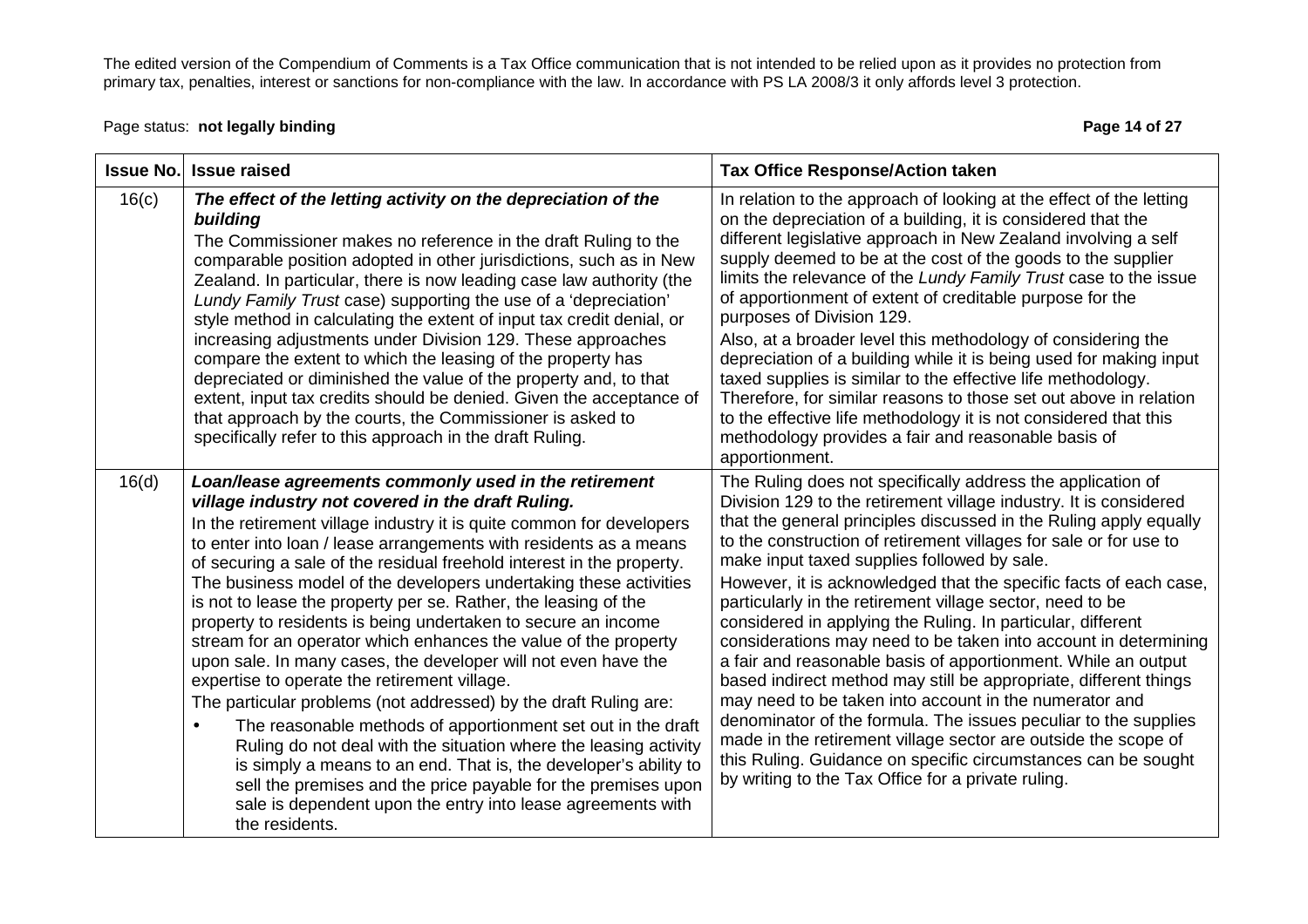The edited version of the Compendium of Comments is a Tax Office communication that is not intended to be relied upon as it provides no protection from<br>primary tax, penalties, interest or sanctions for non-compliance with

# Page status: **not legally binding Page 15 of 27 Page 15 of 27**

| <b>Issue No.</b> | <b>Issue raised</b>                                                                                                                                                                                                                                                                                                                                                                                                                                                                                                                                           | <b>Tax Office Response/Action taken</b>                                                                                                                                                                                                                                                                                                                                                                                                                                                                                                                              |
|------------------|---------------------------------------------------------------------------------------------------------------------------------------------------------------------------------------------------------------------------------------------------------------------------------------------------------------------------------------------------------------------------------------------------------------------------------------------------------------------------------------------------------------------------------------------------------------|----------------------------------------------------------------------------------------------------------------------------------------------------------------------------------------------------------------------------------------------------------------------------------------------------------------------------------------------------------------------------------------------------------------------------------------------------------------------------------------------------------------------------------------------------------------------|
| 16(d)<br>cont    | The residents do not typically pay 'rent' for the premises.<br>Instead, they may pay recurrent charges, and make an<br>ingoing contribution (which is refundable upon termination,<br>together with a share of any capital gain). The suggested<br>apportionment methods in the draft Ruling do not readily<br>apply to this industry.                                                                                                                                                                                                                        | As noted above, even though leasing activities may be thought<br>of as a means to an end, it is considered necessary to recognise<br>the fact that during the relevant period the entity has applied the<br>premises to two purposes - one creditable and one<br>non-creditable. Division 129 is concerned with identifying the<br>difference between actual application of a thing and intended<br>application of a thing. It is considered that the use of the<br>premises to make input taxed supplies should be recognised as<br>an application of the premises. |
| 17               | Can a de minimis rule be applied in relation to an adjustment?<br>Paragraphs 75 to 105 of the draft Ruling.<br>Questioned whether a de minimis rule could be applied in relation<br>to adjustments. Provided an example of new residential premises<br>being sold for \$3 million but it had been rented for a short period<br>bringing in \$2,000 rent. The example results in essentially a<br>99.94% creditable purpose.                                                                                                                                   | The Tax Office notes the compliance costs related to making<br>such small adjustments but the legislative requirements for<br>adjustments under Division 129 do not provide scope for a de<br>minimis rule.                                                                                                                                                                                                                                                                                                                                                          |
| 18               | What is the consequence of a change in the consideration for<br>the taxable supply of the premises?<br>Paragraph 77 of the draft Ruling.<br>As most of the examples are over a number of adjustment periods,<br>what is the consequence of a change in the value of the<br>'Consideration for the taxable supply of the premises' (that is, the<br>sale price of the property) if the value increases, for example from<br>the \$500,000 initial value to a revised \$550,000, then 12 months<br>later \$600,000 as this will influence the final percentage? | Further guidance has been provided on determining the<br>estimated sales consideration for the purposes of the<br>apportionment methodology discussed in the Ruling - see<br>paragraphs 90 to 91 of the Ruling. It is considered that the<br>estimated sales consideration should be reassessed for each<br>relevant adjustment period.<br>Example 19 in the Ruling has also been amended to provide an<br>example of the effect of a change in the estimated sales<br>consideration on the apportionment methodology.                                               |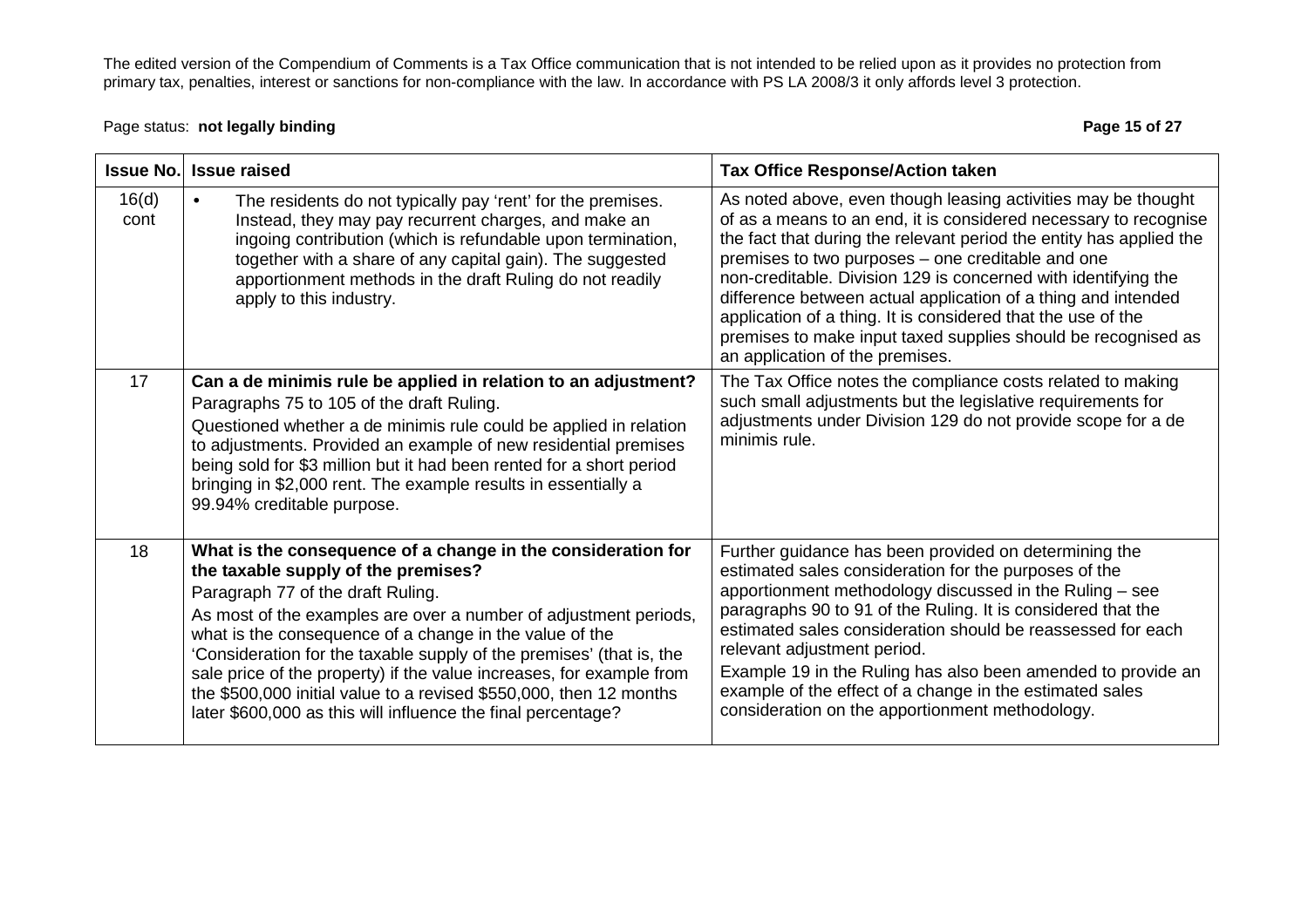Page status: **not legally binding Page 16 of 27 Page 16 of 27** 

| <b>Issue No.</b> | <b>Issue raised</b>                                                                                                                                                                                                                                                                                                                                                                                                                                                                                                                                                                                                                                                                                                                                                                                                                                                                                                                                                                                                                                                                                                                                                                                                                                                                                                                                                                                                                                  | <b>Tax Office Response/Action taken</b>                                                                                                                                                                                                                                                                                                                                                                                                                                                                                                                                                                                                                                                                                                                                                                                                                                                                                                                                                                                                                                                                                                                                                                                     |
|------------------|------------------------------------------------------------------------------------------------------------------------------------------------------------------------------------------------------------------------------------------------------------------------------------------------------------------------------------------------------------------------------------------------------------------------------------------------------------------------------------------------------------------------------------------------------------------------------------------------------------------------------------------------------------------------------------------------------------------------------------------------------------------------------------------------------------------------------------------------------------------------------------------------------------------------------------------------------------------------------------------------------------------------------------------------------------------------------------------------------------------------------------------------------------------------------------------------------------------------------------------------------------------------------------------------------------------------------------------------------------------------------------------------------------------------------------------------------|-----------------------------------------------------------------------------------------------------------------------------------------------------------------------------------------------------------------------------------------------------------------------------------------------------------------------------------------------------------------------------------------------------------------------------------------------------------------------------------------------------------------------------------------------------------------------------------------------------------------------------------------------------------------------------------------------------------------------------------------------------------------------------------------------------------------------------------------------------------------------------------------------------------------------------------------------------------------------------------------------------------------------------------------------------------------------------------------------------------------------------------------------------------------------------------------------------------------------------|
| 19               | The calculations in examples 7 and 9 require clarification<br>We submit that paragraphs 89-99 of the draft Ruling represent an<br>overly complicated application of Division 129 within the period<br>when it should be recognised as a timing provision. The application<br>of a further time based apportionment methodology to an already<br>complicated formula is unwarranted when, for most developments,<br>the increasing adjustment will be partly or fully reversed when the<br>property is sold.<br>We seek clarification of the calculations in some of the examples in<br>the draft Ruling.<br>In Example 8, a time-based apportionment is applied to ascertain<br>the extent of creditable purpose for the period until the first<br>adjustment period, where the application changed from solely for<br>sale to solely for lease. However, in Example 7 where there was<br>also a change in application no time-based apportionment was<br>applied. It is submitted that for consistency the actual application in<br>Example 7 should be 95.02% (that is 6/21 x 100 + 15/21 x 93.02).<br>In addition, Example 9 only partially applies the time-based<br>apportionment. While we do not accept the need for the further time<br>based apportionment method, if it must be included, it is submitted<br>that the actual application in Example 9 should be 68.44% (that is<br>$6/21 \times 100 + 9/21 \times 93.02 + 6/21 \times 0$ . | It is considered that an additional time based apportionment step<br>in the methodology is appropriate where the premises have not<br>been held for the purpose of sale for the whole of the relevant<br>period of time. This is because otherwise, if an entity held the<br>premises for the purpose of sale for only a short period of time<br>(for example, one day as an extreme example) the entity is likely<br>to be entitled to retain the majority of its credits under the output<br>based indirect method. It is not considered that this provides a<br>fair and reasonable basis of apportionment.<br>In relation to the comment on Example 7 of the draft Ruling, it is<br>the Tax Office view that also using a time based apportionment<br>in such a scenario effectively results in a double counting of the<br>creditable application. This is because the fact that the premises<br>were only leased for part of the period is already reflected in the<br>amount of rent the entity receives.<br>In relation to the comment on Example 9 of the draft Ruling, the<br>same reasoning as in relation to Example 7 applies to explain<br>why the time based apportionment is applied in the way that it is. |
| 20               | <b>Clarification of example 8 needed</b><br>Paragraph 89 and Example 8 of the draft Ruling.<br>Having made a clear change in creditable purpose, would John in<br>Example 8 need to make subsequent adjustments over the ensuing<br>periods until the apportionment % of input credits initially claimed<br>reaches/approaches a value of 0.00%, and at that point would the<br>subsequent sale of the property incur a GST liability?                                                                                                                                                                                                                                                                                                                                                                                                                                                                                                                                                                                                                                                                                                                                                                                                                                                                                                                                                                                                               | John would be required to make subsequent adjustments based<br>on his continued application of the premises. The sale of the<br>premises may be a taxable supply of new residential premises<br>subject to the operation of subsection 40-75(2), which is<br>discussed in paragraphs 132 to 144 of the Ruling.<br>Footnote 51 in the Ruling has been added at the end of<br>Example 12 in the Ruling to identify these issues.                                                                                                                                                                                                                                                                                                                                                                                                                                                                                                                                                                                                                                                                                                                                                                                              |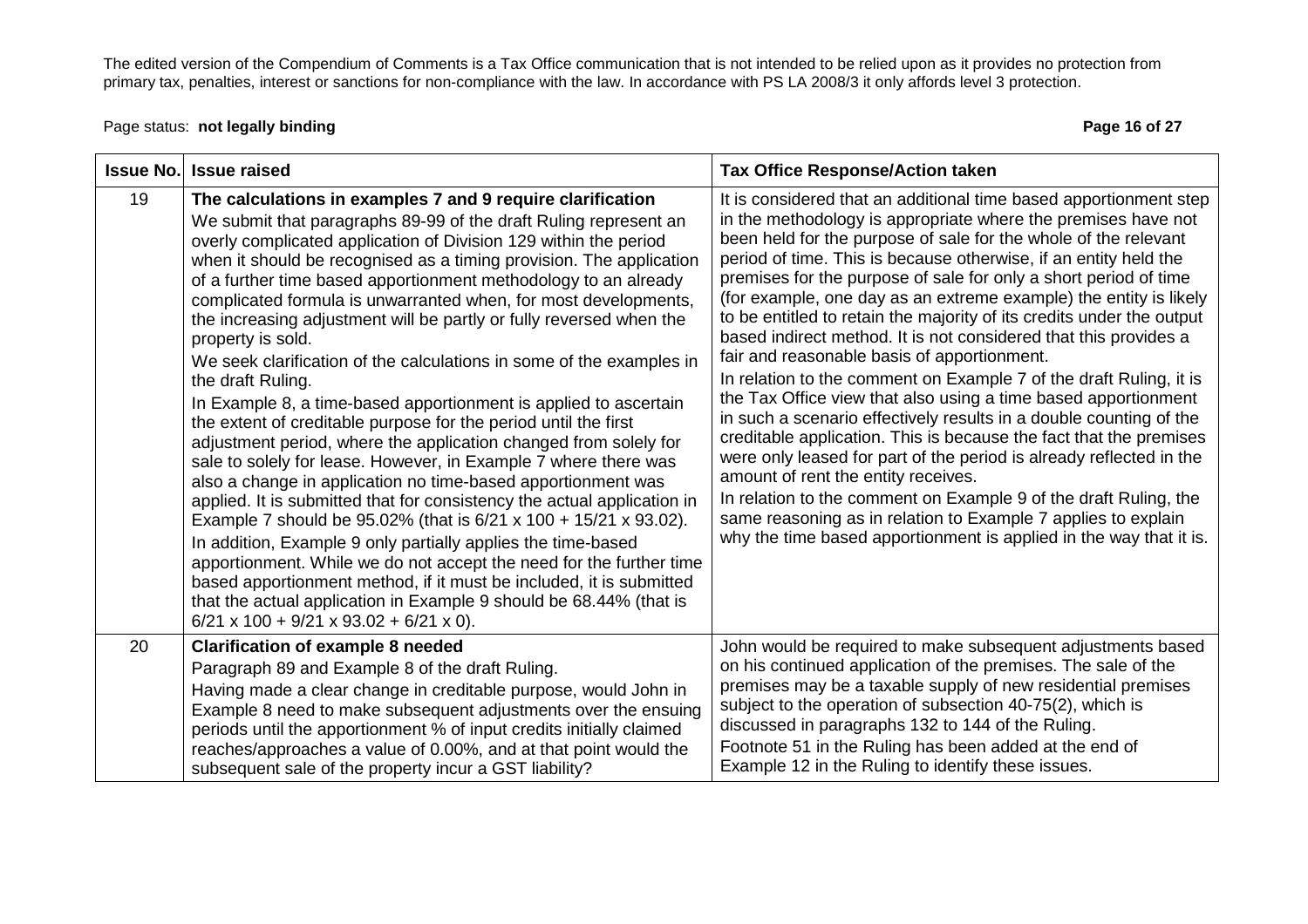The edited version of the Compendium of Comments is a Tax Office communication that is not intended to be relied upon as it provides no protection from<br>primary tax, penalties, interest or sanctions for non-compliance with

Page status: **not legally binding Page 17 of 27** and the page 17 of 27 and the Page 17 of 27 and the Page 17 of 27

| <b>Issue No.</b> | <b>Issue raised</b>                                                                                                                                                                                                                                                                                                                                                                                                                                                                                                                                                                                                                                                                       | <b>Tax Office Response/Action taken</b>                                                                                                                                                                                                                                                                                                                                                                                                                                                                                                                                                                                                                                                                                                                                                                                                                                                                                                                                                                                                                                                                                                                                                                                                                                                                                                                                                                                                                                                                                                                                                                                                                                                    |
|------------------|-------------------------------------------------------------------------------------------------------------------------------------------------------------------------------------------------------------------------------------------------------------------------------------------------------------------------------------------------------------------------------------------------------------------------------------------------------------------------------------------------------------------------------------------------------------------------------------------------------------------------------------------------------------------------------------------|--------------------------------------------------------------------------------------------------------------------------------------------------------------------------------------------------------------------------------------------------------------------------------------------------------------------------------------------------------------------------------------------------------------------------------------------------------------------------------------------------------------------------------------------------------------------------------------------------------------------------------------------------------------------------------------------------------------------------------------------------------------------------------------------------------------------------------------------------------------------------------------------------------------------------------------------------------------------------------------------------------------------------------------------------------------------------------------------------------------------------------------------------------------------------------------------------------------------------------------------------------------------------------------------------------------------------------------------------------------------------------------------------------------------------------------------------------------------------------------------------------------------------------------------------------------------------------------------------------------------------------------------------------------------------------------------|
| 21               | What are the implications of the developer choosing to live in<br>the residential premises before selling them?<br>Paragraphs 101 to 103 - Example 10 of the draft Ruling.<br>The example should be expanded or extended to cover the full<br>issues when the developer chooses to live in the premises. For<br>example, what is the Commissioner's view of the implications for<br>later adjustment periods? Have such premises left the GST net,<br>such that all credits claimed are clawed back in the next adjustment<br>period? Further, is any subsequent sale of the property outside of<br>the course or furtherance of an enterprise or is it subject to the five<br>year rule. | It is considered that the principles discussed in the Ruling will<br>apply equally where the developer chooses to live in the<br>premises. This is demonstrated through Example 16 of the<br>Ruling (Example 10 of the draft Ruling). Also, footnote 42 in the<br>Ruling has been added at paragraph 49 to highlight that the<br>principles regarding dual applications apply equally to<br>applications of new residential premises to a private or domestic<br>purpose.<br>However, specifically, each case will depend on its facts. If an<br>entity is continuing to hold the premises for the purpose of sale,<br>there will continue to be a dual concurrent application of the<br>premises and further adjustments in later adjustment periods will<br>be required. If the entity commences applying the premises only<br>to a private or domestic purpose, the entity will have to continue<br>making adjustments in relevant adjustment periods based on a<br>fair and reasonable method of apportionment.<br>Guidance on the issue of 'course or furtherance of' an enterprise<br>is provided in the context of in specie distributions from a trust in<br>Goods and Services Tax Determination GSTD 2009/1 Goods<br>and services tax: is a supply by way of an <i>in specie</i> distribution<br>of an asset that is applied in an enterprise carried on by a<br>discretionary trust to a beneficiary of the trust made 'in the<br>course or furtherance of the trust's enterprise? The issue is also<br>discussed in the context of partnerships in paragraphs 85B to<br>85G of Goods and Services Tax Ruling GSTR 2003/13 Goods<br>and services tax: general law partnerships. |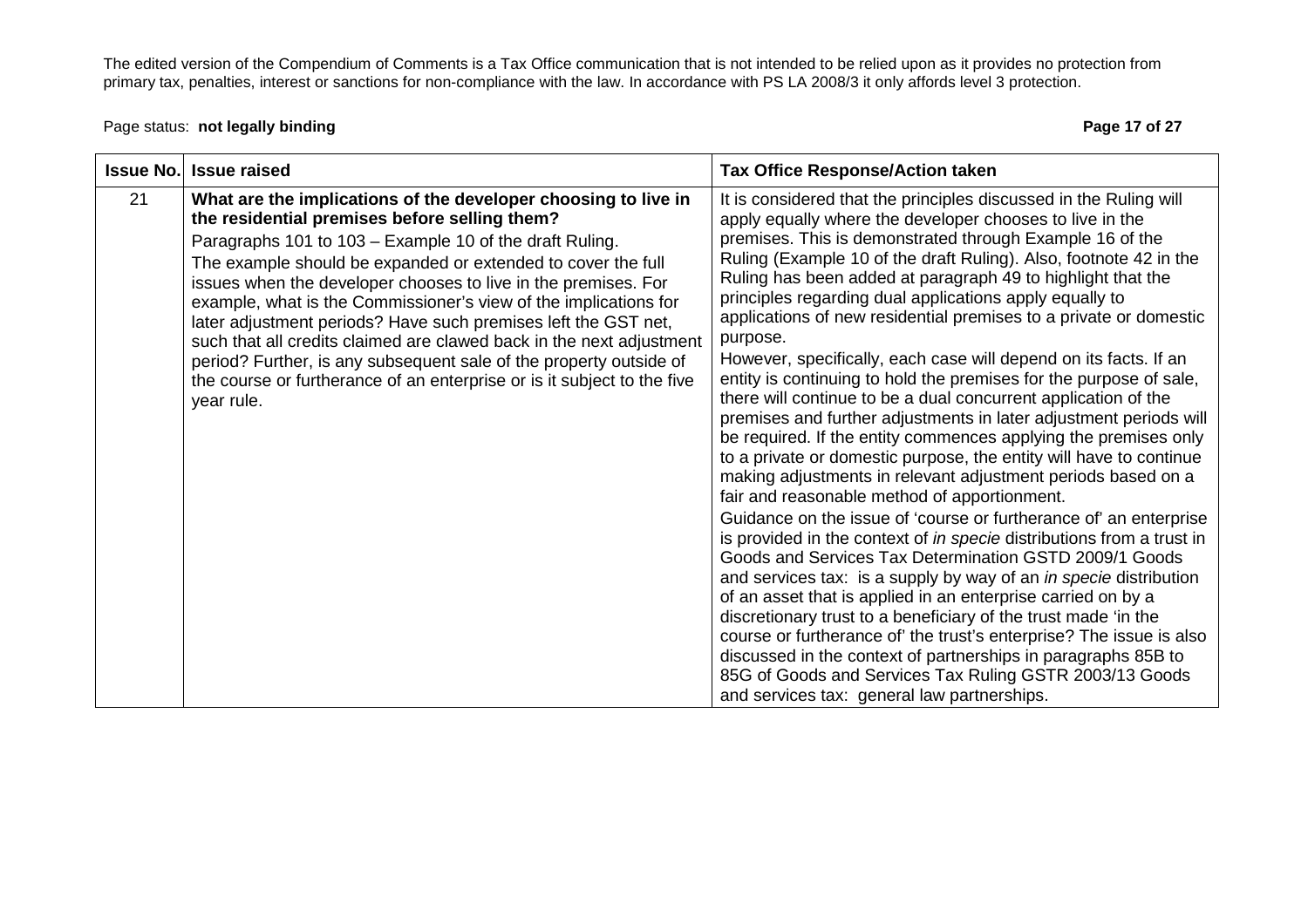The edited version of the Compendium of Comments is a Tax Office communication that is not intended to be relied upon as it provides no protection from<br>primary tax, penalties, interest or sanctions for non-compliance with

Page status: **not legally binding Page 18 of 27 Page 18 of 27** 

|       | <b>Issue No. Issue raised</b>                                                                                                                                                                                                                                                                                                                                                                                                                                                                                                                                                                                                                                                                                                                                                                                                                                                                                                                                                                                                                                                                                                                                                                                                                                                                                                                                                                                                                                                                                                                                                                                                                                                                                                                                                                                                                                                                                                                                                                                                                                                                                           | <b>Tax Office Response/Action taken</b>              |
|-------|-------------------------------------------------------------------------------------------------------------------------------------------------------------------------------------------------------------------------------------------------------------------------------------------------------------------------------------------------------------------------------------------------------------------------------------------------------------------------------------------------------------------------------------------------------------------------------------------------------------------------------------------------------------------------------------------------------------------------------------------------------------------------------------------------------------------------------------------------------------------------------------------------------------------------------------------------------------------------------------------------------------------------------------------------------------------------------------------------------------------------------------------------------------------------------------------------------------------------------------------------------------------------------------------------------------------------------------------------------------------------------------------------------------------------------------------------------------------------------------------------------------------------------------------------------------------------------------------------------------------------------------------------------------------------------------------------------------------------------------------------------------------------------------------------------------------------------------------------------------------------------------------------------------------------------------------------------------------------------------------------------------------------------------------------------------------------------------------------------------------------|------------------------------------------------------|
| 22(a) | Interaction between Division 129 and the '5 year rule' in<br>subsection 40-75(2)<br>Paragraphs 106 to 112 of the draft Ruling.<br>GST as a tax on final private consumption - Division 129<br>should be applied as a timing provision until the 5 years has<br>passed<br>GST is intended to be a tax on final private consumption. The<br>interpretation and application of difficult GST issues needs to reflect<br>that underlying purpose. The input taxing of residential rent and<br>sales of existing residential property reflects a treatment of them as<br>consumption with a denial or clawback of credits for the supplier<br>being a means of taxing the consumption.<br>The application of Division 129 to residential property<br>developments needs to particularly ensure that the tax is restricted<br>to final private consumption and not to business entities or<br>transactions. It needs to be remembered that, for most residential<br>property developers, Division 129 is essentially a timing provision<br>rather than substantially determining the underlying liability. Most<br>residential property that enters the realm of operation of<br>Division 129 will be sold within five years. Thus in most cases, the<br>bulk of the GST paid on acquisitions by the developer will be<br>ultimately creditable, either up front or by way of reversal of most of<br>the Division 129 increasing adjustments. It is only for a minority of<br>developments where the property remains leased and unsold after<br>five years that Division 129 should act as the trigger for the final<br>GST liability.<br>It is submitted that Division 129 should be applied as a simple<br>timing provision until the five year period has passed. Its application<br>should not be overly complicated. Once the five year mark has<br>passed, Division 129 and the five year rule should be applied on a<br>consistent basis, that is:<br>Input tax credits on acquisitions should be denied; and<br>$\bullet$<br>The sale of the residential property should be input taxed<br>$\bullet$<br>(see below). | See Tax Office response to 22(b) of this Compendium. |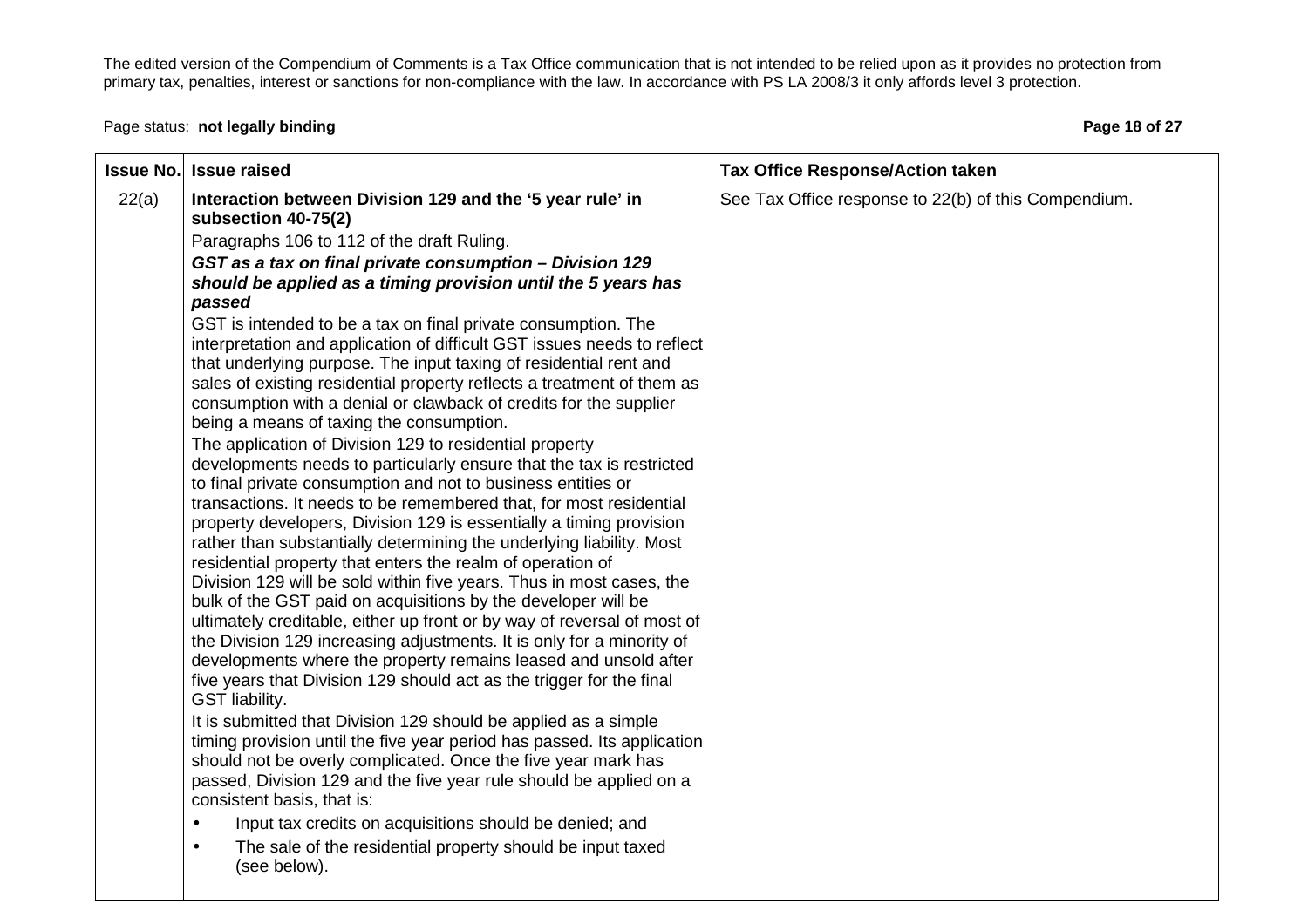Page status: **not legally binding Page 19 of 27 Page 19 of 27** 

| <b>Issue No.</b> | <b>Issue raised</b>                                                                                                                                                                                                                                                                                                                                                                                                                                                                                                                                                                                                                                                                                                                                                                                                                                                                                                                                                                                                                                                                                                                                                                                                                                                                                                                                                                                                                                                                                                                                                                                                                                                                                                                                                                                                                                                                                                         | <b>Tax Office Response/Action taken</b>                                                                                                                                                                                                                                                                                                                                                                                                                                                                                                                                                                                                                                                                                                                                                                                                                                                                                                                                                                                                                                                                                                                                                                                                                                                                                                                                                                                                                                                                                                                                                                                                                                                                                                                                                                                                                                                                                                                                                                                                                       |
|------------------|-----------------------------------------------------------------------------------------------------------------------------------------------------------------------------------------------------------------------------------------------------------------------------------------------------------------------------------------------------------------------------------------------------------------------------------------------------------------------------------------------------------------------------------------------------------------------------------------------------------------------------------------------------------------------------------------------------------------------------------------------------------------------------------------------------------------------------------------------------------------------------------------------------------------------------------------------------------------------------------------------------------------------------------------------------------------------------------------------------------------------------------------------------------------------------------------------------------------------------------------------------------------------------------------------------------------------------------------------------------------------------------------------------------------------------------------------------------------------------------------------------------------------------------------------------------------------------------------------------------------------------------------------------------------------------------------------------------------------------------------------------------------------------------------------------------------------------------------------------------------------------------------------------------------------------|---------------------------------------------------------------------------------------------------------------------------------------------------------------------------------------------------------------------------------------------------------------------------------------------------------------------------------------------------------------------------------------------------------------------------------------------------------------------------------------------------------------------------------------------------------------------------------------------------------------------------------------------------------------------------------------------------------------------------------------------------------------------------------------------------------------------------------------------------------------------------------------------------------------------------------------------------------------------------------------------------------------------------------------------------------------------------------------------------------------------------------------------------------------------------------------------------------------------------------------------------------------------------------------------------------------------------------------------------------------------------------------------------------------------------------------------------------------------------------------------------------------------------------------------------------------------------------------------------------------------------------------------------------------------------------------------------------------------------------------------------------------------------------------------------------------------------------------------------------------------------------------------------------------------------------------------------------------------------------------------------------------------------------------------------------------|
| 22(b)            | Disagree with the Commissioner's view as it will lead to<br><i>impractical outcomes</i><br>In relation to the interaction of Division 129 and the 5 year rule for<br>leasing new premises, we do not agree with the Commissioner's<br>view that the premises will still be 'new residential premises' after<br>they are rented out for 5 years if they are also held out for sale in<br>that period. We consider, as noted by the Commissioner, that this<br>interpretation is contrary to the legislative intent.<br>Whilst we do not consider the words 'used' and 'applied' to be the<br>same, we recognise that various interpretations to align them, (or<br>not align them), will lead to impractical outcomes.<br>For example:<br>premises being taxed as new premises when only a minor<br>1.<br>percentage of input tax credits were allowable (eg where<br>there was a single, but active, marketing attempt for a very<br>short period, or a single opportunity to sell), or<br>premises being taxed as new premises where credits were<br>2.<br>almost fully claimed, but division 129 does not claw them<br>back because the 5 years for division 40 is reached after<br>division 129 ceases to apply, or<br>There are also matters such as which 5 year period is<br>3.<br>relevant and how do you calculate the period, (for example,<br>first, any, last or cumulative?) One outcome is that 50 year<br>old premises may be taxed as new because there is an<br>attempt to sell the premises some time in that 50 year period.<br>These issues are not simply resolved through the Commissioner's<br>view and need considerable work.<br>It is considered that more consultation is needed, and potentially<br>legislative amendments are necessary to clarify the interaction of<br>provisions. Otherwise, there are likely to be extraordinarily<br>counter-policy outcomes and considerable uncertainty. | The concern regarding the possibility for impractical outcomes to<br>arise is noted. However, it is not considered likely that any<br>impractical outcomes will necessarily arise from the approach<br>taken to the interaction of the 5 year rule and Division 129 in the<br>Ruling. The approach taken is considered to result in the<br>following outcomes:<br>If premises are rented for over 5 years and until the<br>$\bullet$<br>relevant adjustment periods have ended and the premises<br>have been held for the purpose of sale for the entire period<br>and the premises are then sold, the sale will be a taxable<br>supply of new residential premises but the entity would<br>have been entitled to retain a large percentage of credits.<br>If premises are rented for over 5 years and until the<br>$\bullet$<br>relevant adjustment periods have ended and the premises<br>have only been used for making input taxed supplies for<br>the entire period and the premises are then sold, the sale<br>will be an input taxed supply of residential premises but<br>the entity would have been required to make increasing<br>adjustments for the majority of credits.<br>In the first example referred to, if the premises started being held<br>for sale before the end of 5 years of use for making input taxed<br>supplies by way of lease, then this may result in the<br>requirements of the 5 year rule not being met. However,<br>depending on whether relevant adjustment periods still apply the<br>entity may be entitled to a decreasing adjustment entitling the<br>entity to some of the relevant input tax credits.<br>The second example is considered to be consistent with the<br>policy of allowing most of the credits where a taxable supply of<br>new residential premises by way of sale is made.<br>In the third example, any continuous 5 year period of use only<br>for making input taxed supplies by way of lease would mean that<br>there was an input taxed supply of residential premises when<br>they are sold. |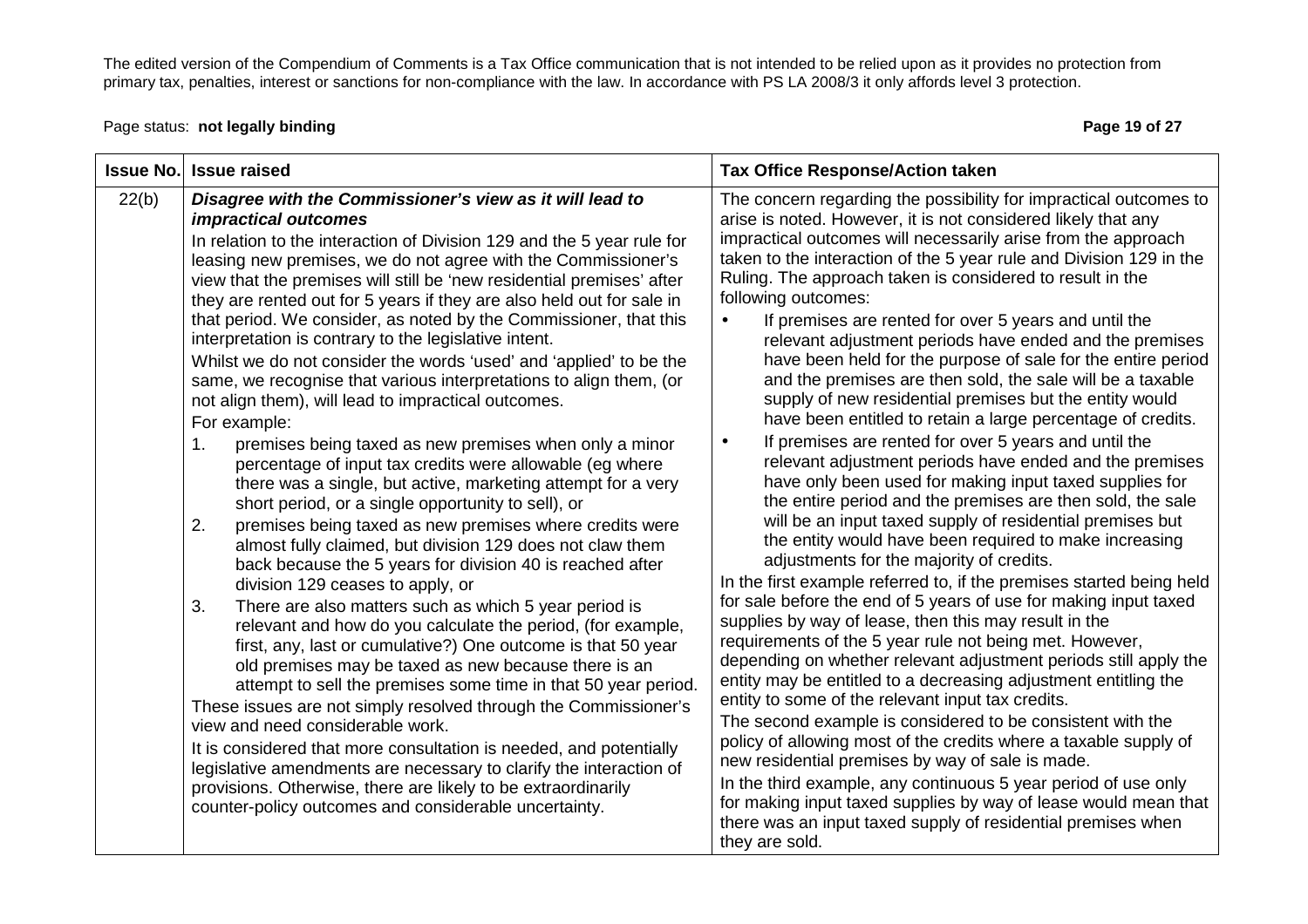#### Page status: **not legally binding Page 20 of 27 Page 20 of 27**

| <b>Issue No.</b> | <b>Issue raised</b>                                                                                                                                                                                                                                                                                                                                                                                                                                                                                                                                                                  | <b>Tax Office Response/Action taken</b>                                                                                                                                                                                                                                                                                                                                                               |
|------------------|--------------------------------------------------------------------------------------------------------------------------------------------------------------------------------------------------------------------------------------------------------------------------------------------------------------------------------------------------------------------------------------------------------------------------------------------------------------------------------------------------------------------------------------------------------------------------------------|-------------------------------------------------------------------------------------------------------------------------------------------------------------------------------------------------------------------------------------------------------------------------------------------------------------------------------------------------------------------------------------------------------|
| 22(c)            | 'Used' and 'applied' have no strong similarity and the<br>Commissioner's approach contradicts the policy intent<br>The Commissioner's approach to this issue in the draft Ruling<br>confuses the 'use' to which the premises are put (which is the test<br>under subsection 40-75(2)) with the language of Division 129 which<br>focuses upon the way that the premises are 'applied'.<br>With respect, there is no 'strong similarity' between the meanings of<br>those terms and, furthermore, the Commissioner's approach<br>contradicts the underlying policy of the provisions. | As noted in the Ruling, it is considered that the relevant<br>meanings of 'used' and 'applied' are largely synonymous.<br>Furthermore, as noted in the Ruling, it is considered that the<br>approach taken is consistent with the policy intent in relation to<br>subsection 40-75(2) that is expressed in the Revised<br>Explanatory Memorandum to the Taxation Laws Amendment Bill<br>(No. 8) 2000. |
| 22(d)            | The 5 year period is vague and ambiguous where the period is<br>interrupted by periods where the premises are marketed for<br>sale<br>Basing the 5 year rule on the period or periods of letting the<br>premises (unaffected by attempts at selling the premises) is an<br>objective test that is clearly identifiable and calculable in practise.<br>By contrast, if the 5 year period is interrupted by periods over which<br>the premises are being marketed for sale (while still being leased),<br>there is then a propensity to lead to vague and ambiguous<br>outcomes.       | A finding that the premises have been held for the purpose of<br>sale requires an objective assessment of all the relevant facts<br>and circumstances. It is considered that such an approach still<br>requires more than a subjective intention to sell the premises.                                                                                                                                |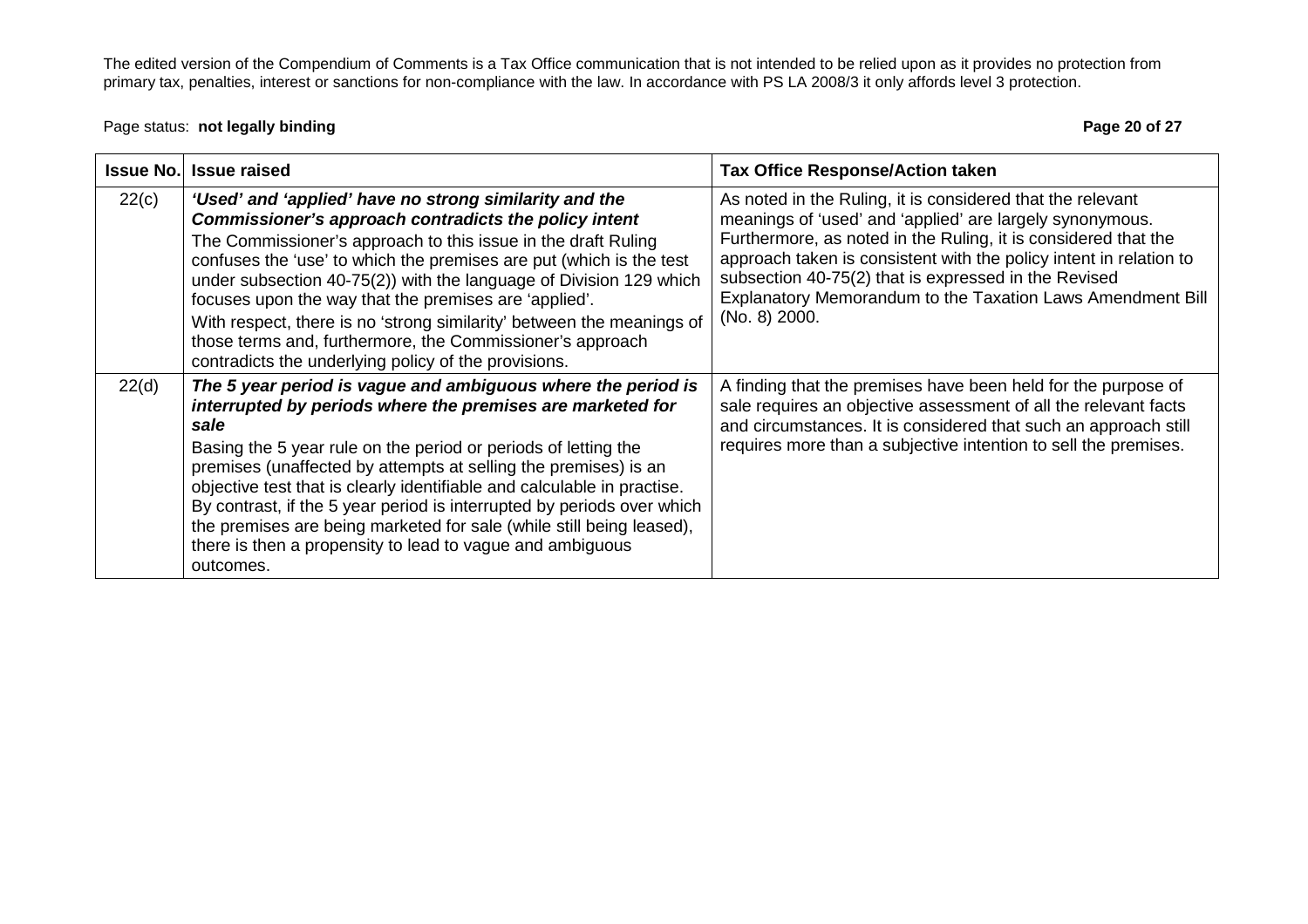Page status: **not legally binding Page 21 of 27 Page 21 of 27** 

| <b>Issue No.</b> | <b>Issue raised</b>                                                                                                                                                                                                                                                                                                                                                                                                                                                                                                                                                                                                                                                                                                                                                                                                                                                                                                                                                                                                                                                                                                                                                                                                                             | <b>Tax Office Response/Action taken</b>                                                                                                                                                                                                                                                                                                                                                                                                                                                                                                                                                                                                                                                                                                                                                                                                                                                                                                                                                                                                                                                                                                                                                                                                                                                                                                                                                                                                                                                                                                                                                                                                                                                                                                                                                                                                                 |
|------------------|-------------------------------------------------------------------------------------------------------------------------------------------------------------------------------------------------------------------------------------------------------------------------------------------------------------------------------------------------------------------------------------------------------------------------------------------------------------------------------------------------------------------------------------------------------------------------------------------------------------------------------------------------------------------------------------------------------------------------------------------------------------------------------------------------------------------------------------------------------------------------------------------------------------------------------------------------------------------------------------------------------------------------------------------------------------------------------------------------------------------------------------------------------------------------------------------------------------------------------------------------|---------------------------------------------------------------------------------------------------------------------------------------------------------------------------------------------------------------------------------------------------------------------------------------------------------------------------------------------------------------------------------------------------------------------------------------------------------------------------------------------------------------------------------------------------------------------------------------------------------------------------------------------------------------------------------------------------------------------------------------------------------------------------------------------------------------------------------------------------------------------------------------------------------------------------------------------------------------------------------------------------------------------------------------------------------------------------------------------------------------------------------------------------------------------------------------------------------------------------------------------------------------------------------------------------------------------------------------------------------------------------------------------------------------------------------------------------------------------------------------------------------------------------------------------------------------------------------------------------------------------------------------------------------------------------------------------------------------------------------------------------------------------------------------------------------------------------------------------------------|
| 22(e)            | Alternative view that after 5 years leasing any sale is an input<br>taxed supply and the taxpayer will have to make adjustments<br>for any ITCs it may have retained for construction costs<br>The Commissioner's approach points to the underlying policy of the<br>5 year rule as set out in the Explanatory Memorandum. What<br>seems to concern the Commissioner is that a taxpayer will be<br>allowed to claim input tax credits and sell the premises without<br>GST. This misunderstands the position and does not arise. If a<br>taxpayer holds premises for the purposes of selling it, while also<br>letting the premises for 5 years, then at the cessation of the 5 year<br>period of letting the taxpayer will only be able to supply the<br>premises in such a way as to make an input taxed supply. As such,<br>an increasing adjustment arises such that the input tax credits that<br>may have been claimed while the premises have been held for sale<br>are effectively repaid under Division 129. In short, there is no<br>'double dipping'. The correct policy outcome arises in that the<br>taxpayer is not liable to pay GST on the sale, and is not entitled to<br>retain input tax credits for its construction costs. | A number of issues are considered to arise with respect to this<br>alternative view. Firstly, assuming that adjustment periods still<br>apply to the entity for the relevant acquisitions once the<br>premises have been used for making input taxed supplies by<br>way of lease for a continuous period of 5 years, adjustments<br>under Division 129 are based on the actual application of a thing<br>compared with its intended or former application. Division 129<br>does not operate by re-assessing intended use of a thing at the<br>end of each adjustment period. Therefore, it is arguable that the<br>actual application of the thing will remain predominantly as<br>holding the premises for the purpose of making a taxable supply<br>by way of a sale of new residential premises. Consequently, only<br>a relatively small increasing adjustment would be required and<br>the entity would retain a large percentage of input tax credits<br>despite only ever making input taxed supplies. This is arguably<br>contrary to the policy intention.<br>To arrive at the outcome suggested in the alternative view of a<br>100% increasing adjustment it would be necessary at the<br>relevant adjustment period to classify the entire past actual<br>application of the thing as relating to making the input taxed sale<br>of residential premises despite the fact that at the time of<br>previous adjustment periods the entity would have been holding<br>the premises for a creditable purpose of selling new residential<br>premises. It is difficult to see that the nature of past application<br>of a thing could change based on a future event. This seems<br>contrary to the approach in Division 129 which is to compare the<br>actual application of a thing with the intended use of the thing<br>when it was acquired. |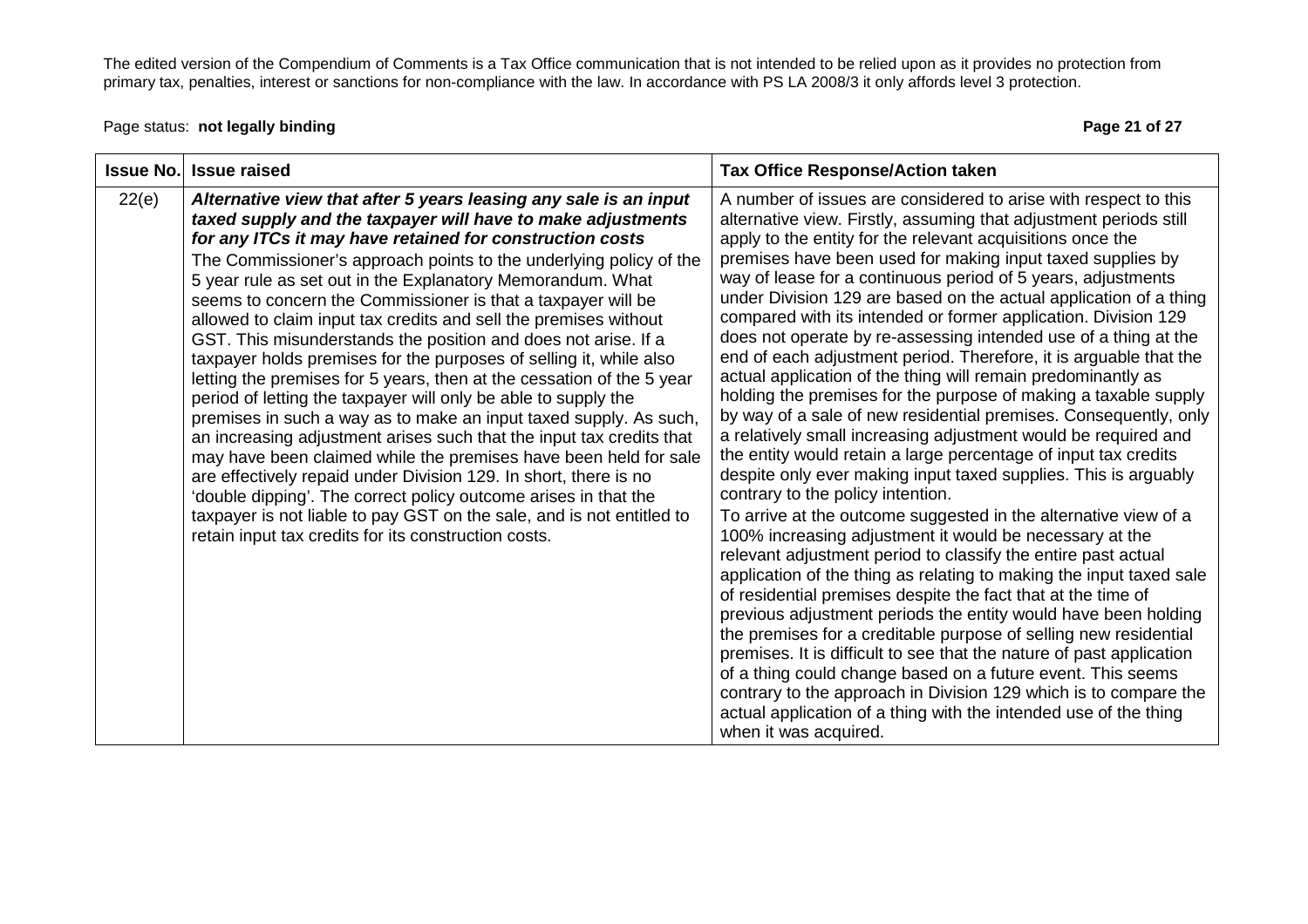# Page status: **not legally binding Page 22 of 27 Page 22 of 27**

| <b>Issue No.</b> | <b>Issue raised</b>                                                                                                                                                                                                                                                                                                                                                                                                                                                                                                                                                             | <b>Tax Office Response/Action taken</b>                                                                                                                                                                                                                                                                                                                                                                                                                                                                                                                                                                                                              |
|------------------|---------------------------------------------------------------------------------------------------------------------------------------------------------------------------------------------------------------------------------------------------------------------------------------------------------------------------------------------------------------------------------------------------------------------------------------------------------------------------------------------------------------------------------------------------------------------------------|------------------------------------------------------------------------------------------------------------------------------------------------------------------------------------------------------------------------------------------------------------------------------------------------------------------------------------------------------------------------------------------------------------------------------------------------------------------------------------------------------------------------------------------------------------------------------------------------------------------------------------------------------|
| 22(e)<br>cont    |                                                                                                                                                                                                                                                                                                                                                                                                                                                                                                                                                                                 | Secondly, another difficulty with the proposed alternative view is<br>that the 5 year continuous period of rental is likely to be reached<br>outside the final adjustment period for many of the acquisitions.<br>This will arise because many acquisitions could have only two or<br>five adjustment periods and may be made some time before the<br>premises actually commence being rented. Therefore, in many<br>cases the increasing adjustment which the alternative view<br>suggests will not be made.                                                                                                                                        |
| 22(f)            | There may be a taxable supply of new residential premises<br>after a long period of letting<br>The Commissioner's position in the draft Ruling becomes even<br>more problematic given his view that the 5 year period must be<br>'continuous' – see GST Ruling 2003/3. In particular, if the approach<br>in the draft Ruling is applied, a taxpayer may still make a taxable<br>supply of new residential premises after say 9 years of letting the<br>premises, where the premises are being held for sale in conjunction<br>with, or substitution for, that letting activity. | It is agreed that this outcome is possible. However, it is<br>considered that in most cases the entity would have also been<br>entitled to retain a large proportion of its input tax credits on the<br>relevant acquisitions.                                                                                                                                                                                                                                                                                                                                                                                                                       |
| 22(g)            | It is improbable that a developer could prove that they were<br>holding the premises for sale for a period in excess of 5 years<br>The Commissioner's approach is also, to some extent, highly<br>theoretical. If a taxpayer is intending to lease premises for a period<br>in excess of 5 years, then it would be a rare case where they could<br>also be demonstrating that they are holding the premises for sale.                                                                                                                                                           | It is agreed that this issue is likely to arise in only rare<br>circumstances.                                                                                                                                                                                                                                                                                                                                                                                                                                                                                                                                                                       |
|                  | Paragraph 111<br>It was considered that it would be unlikely that an entity could<br>demonstrate a dual purpose for 6 years.<br>Time should be a relevant factor in evidencing whether premises<br>are being held for the purpose of sale.<br>Example 11 could note that being able to objectively evidence<br>holding for sale for a period of 6 years is unlikely and an exception<br>rather than what would ordinarily happen, however the example is<br>intended to demonstrate the principle.                                                                              | It is agreed that in many cases it would be unlikely that an entity<br>could demonstrate it was holding the premises for the purpose<br>of sale for greater than 5 years yet still not have sold the<br>premises. However, the example is intended to demonstrate the<br>possible interaction of subsection 40-75(2) and Division 129.<br>Footnote 54 has been added at paragraph 139 to note that it<br>would be a rare situation where an entity was able to<br>demonstrate based on an objective assessment of the facts and<br>circumstances that it was still holding the premises for the<br>purpose of sale after such a long period of time. |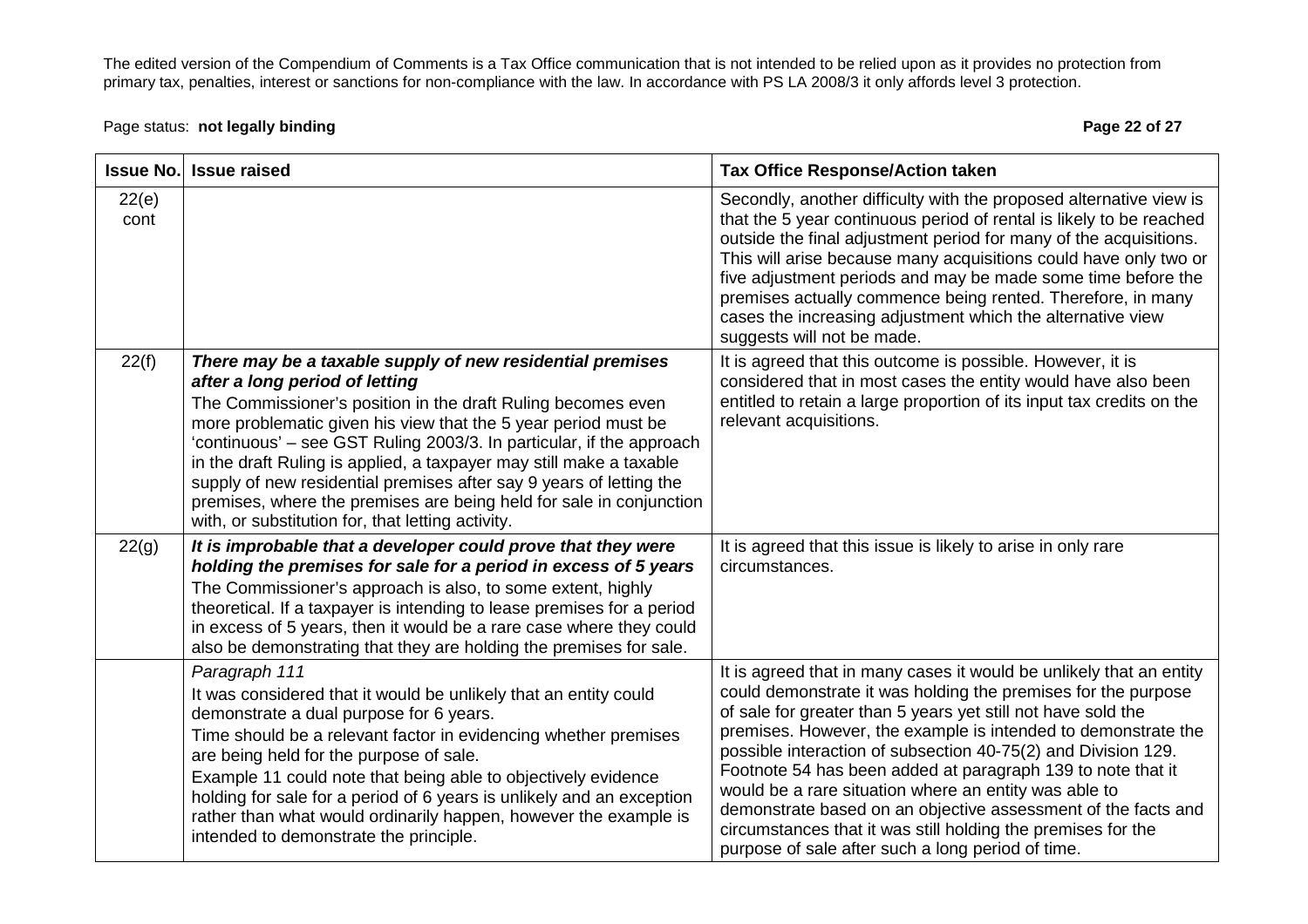## Page status: **not legally binding Page 23 of 27 Page 23 of 27**

|       | <b>Issue No. Issue raised</b>                                                                                                                                                                                                                                                                                                                                                                                                                                                                                                                                                                                                                                                                                                                                                                                                                                                                                                                                                                                                                                                                                                                                                                                                                                                                                                                                                                                                                                                                                                                                                                                                                                                       | <b>Tax Office Response/Action taken</b>                                                                                                                                                                                                   |
|-------|-------------------------------------------------------------------------------------------------------------------------------------------------------------------------------------------------------------------------------------------------------------------------------------------------------------------------------------------------------------------------------------------------------------------------------------------------------------------------------------------------------------------------------------------------------------------------------------------------------------------------------------------------------------------------------------------------------------------------------------------------------------------------------------------------------------------------------------------------------------------------------------------------------------------------------------------------------------------------------------------------------------------------------------------------------------------------------------------------------------------------------------------------------------------------------------------------------------------------------------------------------------------------------------------------------------------------------------------------------------------------------------------------------------------------------------------------------------------------------------------------------------------------------------------------------------------------------------------------------------------------------------------------------------------------------------|-------------------------------------------------------------------------------------------------------------------------------------------------------------------------------------------------------------------------------------------|
| 22(h) | <b>Conclusion regarding Example 11</b><br>Thus, disagree with the suggested outcome in Example 11 in the<br>draft Ruling. Given that the application of Division 129 to property<br>developments should be seen as a timing provision until the five<br>year period has ceased, the interpretation of Division 129 should<br>not dictate an interpretation of subsection 40-75(2) that results in a<br>denial of an exemption for a property leased for the five year<br>period. It is submitted that the particular premises are input taxed<br>when sold per subsection 40-65(1).                                                                                                                                                                                                                                                                                                                                                                                                                                                                                                                                                                                                                                                                                                                                                                                                                                                                                                                                                                                                                                                                                                 | This comment is noted however it is considered that the<br>alternative view set out in the Tax Office response to 22(e) of<br>this Compendium leads to other difficulties and the approach<br>taken in the Ruling is therefore preferred. |
| 22(i) | The Commissioner's view on the interaction between the<br>provisions potentially results in double taxation<br>The burden on a taxpayer applying the Commissioner's<br>interpretation of the 5 year rule as a continuous period could also<br>be significantly onerous and potentially result in double taxation.<br>A taxpayer's five year 'continuous' period may not be completed<br>until more than 10 years after the taxpayer had initially leased the<br>premises. During that period, the taxpayer would not have been<br>entitled to claim all input tax credits and will have paid some of its<br>input tax credits on construction back (pursuant to the Tax Office's<br>revised view on the application of Division 129) and yet the<br>taxpayer is still liable for the full GST on the sale of the property.<br>In the event that the residential premises are subsequently sold,<br>after all Division 129 adjustment periods have passed, and the<br>premises are still considered to be new residential premises, the<br>taxpayer will still be making a taxable supply and liable to GST on<br>the full price (or margin). However, in that scenario, the taxpayer<br>will not be entitled to a decreasing adjustment as no adjustment<br>periods will be available for the taxpayer. As such, the taxpayer will<br>be liable to remit the full GST on the supply of the premises, but<br>effectively will not be entitled to reclaim the relevant proportion of<br>input tax credits for the GST on its construction.<br>This potential double taxation cannot, we submit, be the better<br>approach to the interaction of Division 129 and subsection 40-75(2). | See Tax Office response to Issue 22(b) of this Compendium.                                                                                                                                                                                |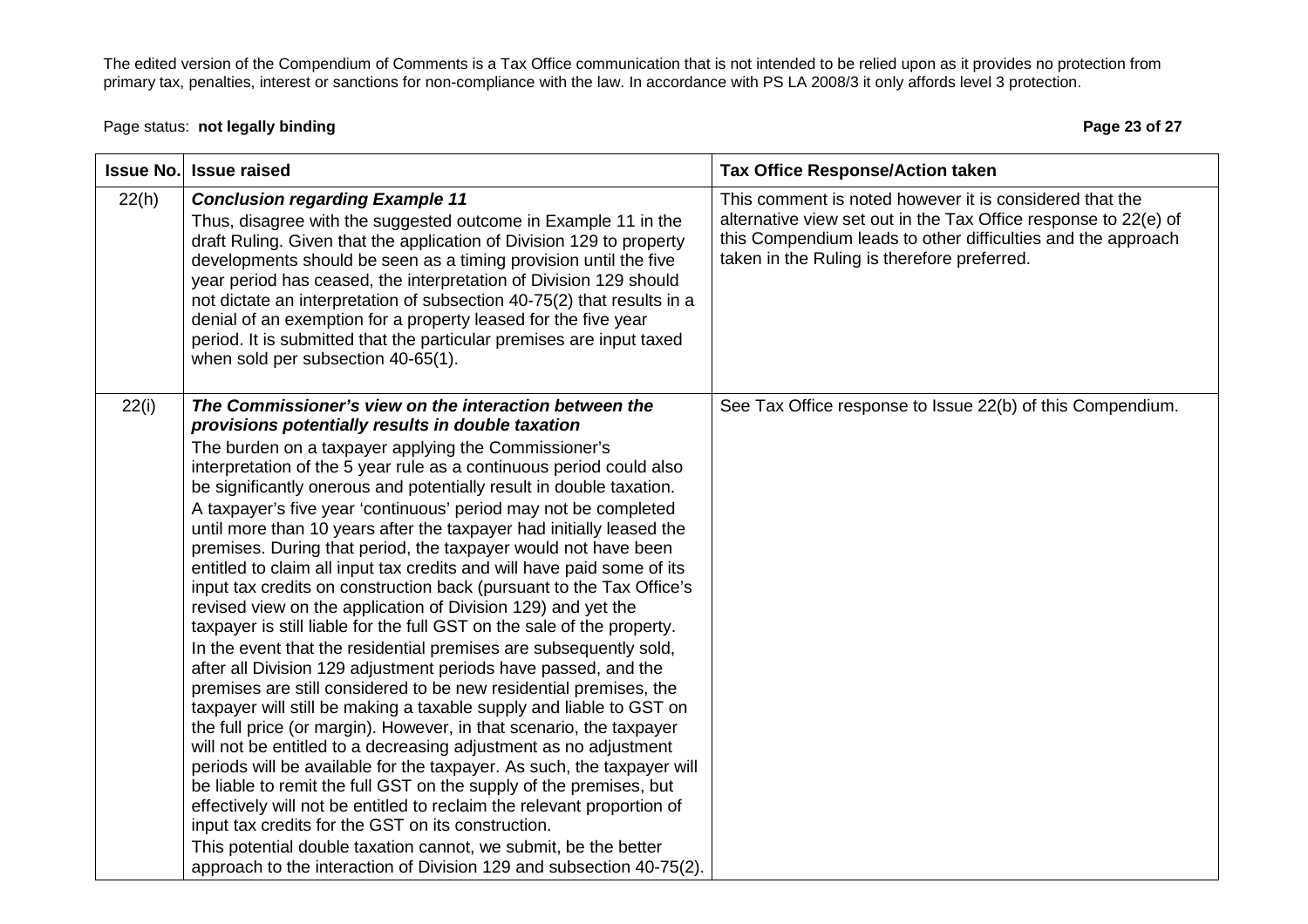Page status: **not legally binding Page 24 of 27 Page 24 of 27** 

|       | <b>Issue No. Issue raised</b>                                                                                                                                                                                                                                                                                                                                                                                                                                                                                                                                                                                                                                                                                                                                                                                                                                                                                                                                                                                                                                                                                                                                                                                                                                                                                                                                                                                                                                                                                                                                                                                                                                                                                                                                                                                                                                                | <b>Tax Office Response/Action taken</b>                                                                                                                                                                                                                                                                                                                                                                                       |
|-------|------------------------------------------------------------------------------------------------------------------------------------------------------------------------------------------------------------------------------------------------------------------------------------------------------------------------------------------------------------------------------------------------------------------------------------------------------------------------------------------------------------------------------------------------------------------------------------------------------------------------------------------------------------------------------------------------------------------------------------------------------------------------------------------------------------------------------------------------------------------------------------------------------------------------------------------------------------------------------------------------------------------------------------------------------------------------------------------------------------------------------------------------------------------------------------------------------------------------------------------------------------------------------------------------------------------------------------------------------------------------------------------------------------------------------------------------------------------------------------------------------------------------------------------------------------------------------------------------------------------------------------------------------------------------------------------------------------------------------------------------------------------------------------------------------------------------------------------------------------------------------|-------------------------------------------------------------------------------------------------------------------------------------------------------------------------------------------------------------------------------------------------------------------------------------------------------------------------------------------------------------------------------------------------------------------------------|
| 22(j) | The interpretation of subsection 40-75(2)<br>The better approach to the interpretation of subsection 40-75(2) is<br>for the five year period to be determined on a cumulative basis after<br>the premises have become new residential premises. We submit<br>that this approach:<br>reflects the words of the legislation;<br>$\bullet$<br>does not result in the taxpayer incurring 'double taxation'; and<br>$\bullet$<br>reflects the policy intent of subsection 40-75(2).<br>We do not consider that the ATO's revised view with respect to the<br>application of Division 129 leads to the result that the premises<br>have been used to make supplies other than input taxed supplies in<br>the period. In our view, it does not follow that the active marketing<br>of premises for sale is a relevant 'use' for the purposes of the five<br>year rule in subsection 40-75(2).<br>The wording of the section<br>The current ATO view is that the requirement within<br>subsection 40-75(2) is satisfied where, for a continuous period of<br>5 years, the only supplies of the residential premises are by way of<br>lease. This view is based on the Commissioner's emphasis of the<br>phrase 'the period' in connoting a single, continuous period.<br>With respect, we submit this very narrow, restrictive approach is not<br>justified by reference to 'the period'. We note that<br>subsection 40-75(2) does not state that the 5 year period needs to<br>be for a continuous period. We would consider that had the<br>Parliament meant for the relevant period to be a 'continuous period'<br>such language could have easily been inserted into the legislation.<br>By inserting additional words into the interpretation of the<br>legislation, the Commissioner risks interpreting the legislation in a<br>way unintended when it was originally enacted. | The interpretation of subsection 40-75(2) is considered in<br>paragraphs 89 to 93 of Goods and Services Tax Ruling<br>GSTR 2003/3 Goods and services tax: when is a sale of real<br>property a sale of new residential premises. The approach taken<br>in this Ruling is consistent with the Commissioner's views stated<br>in GSTR 2003/3.<br>The Commissioner does not intend to revise the views stated in<br>GSTR 2003/3. |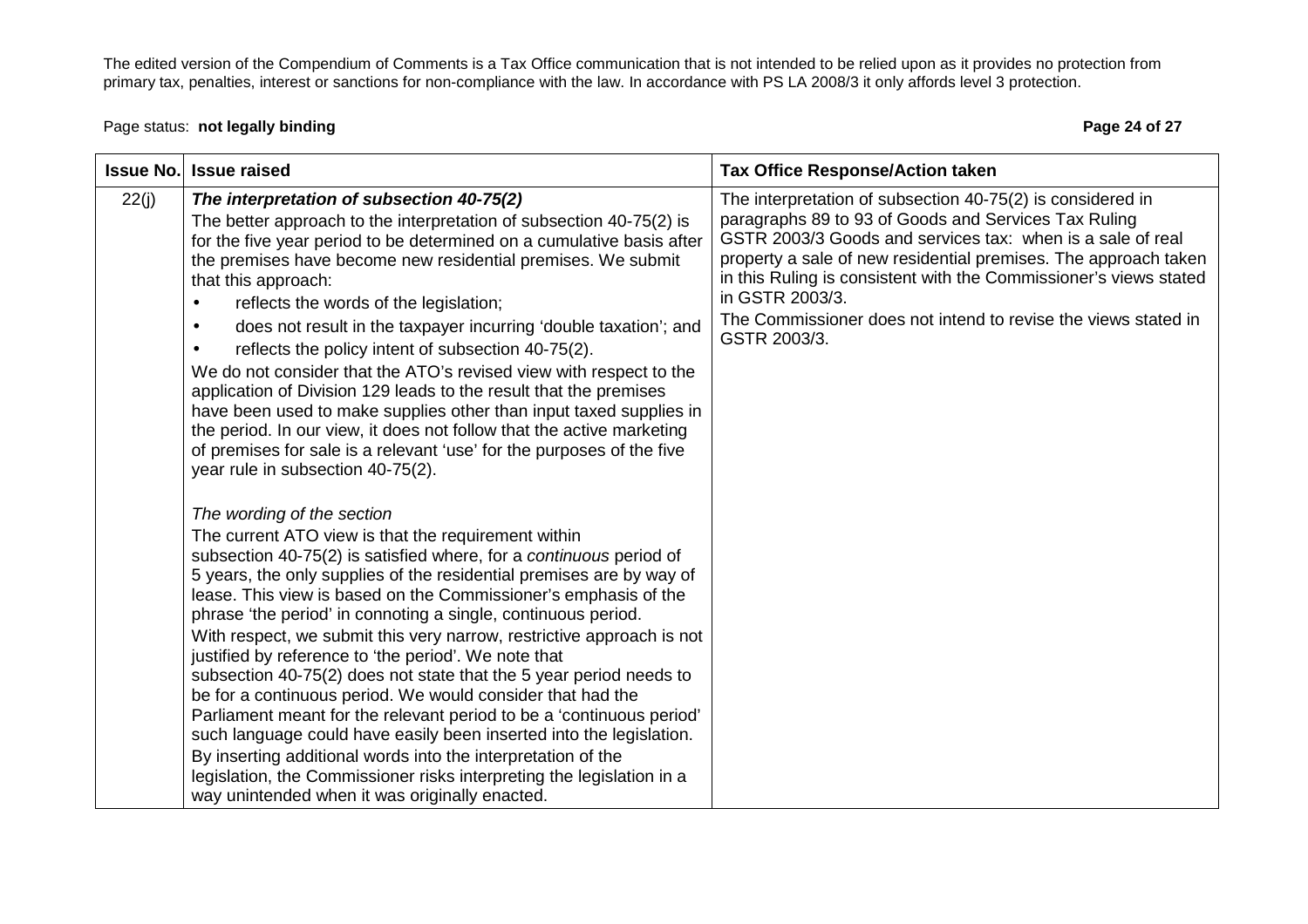# Page status: **not legally binding Page 25 of 27 Page 25 of 27**

| <b>Issue No.</b> | <b>Issue raised</b>                                                                                                                                                                                                                                                                                                                                                                                                                                                                                                                                                                                                                                                                                                                                                                                                                                                                                                                                                                                                                                                                                                                                                                                                                                                                                                                                                                                                                                                                                                                                                                                                                                                      | <b>Tax Office Response/Action taken</b> |
|------------------|--------------------------------------------------------------------------------------------------------------------------------------------------------------------------------------------------------------------------------------------------------------------------------------------------------------------------------------------------------------------------------------------------------------------------------------------------------------------------------------------------------------------------------------------------------------------------------------------------------------------------------------------------------------------------------------------------------------------------------------------------------------------------------------------------------------------------------------------------------------------------------------------------------------------------------------------------------------------------------------------------------------------------------------------------------------------------------------------------------------------------------------------------------------------------------------------------------------------------------------------------------------------------------------------------------------------------------------------------------------------------------------------------------------------------------------------------------------------------------------------------------------------------------------------------------------------------------------------------------------------------------------------------------------------------|-----------------------------------------|
| $22(i)$ cont     | Furthermore, overemphasis on the word 'the' in these<br>circumstances appears to be taking the literal 'textual approach'<br>that the Courts have rejected $-$ as was illustrated in the judiciary's<br>approach to the word 'would' in HP Mercantile and the identity of<br>property argument in Sterling Guardian.                                                                                                                                                                                                                                                                                                                                                                                                                                                                                                                                                                                                                                                                                                                                                                                                                                                                                                                                                                                                                                                                                                                                                                                                                                                                                                                                                     |                                         |
|                  | Only 'used' for 'making input taxed supplies'<br>We submit that the view regarding 'use' fails to consider the<br>relevant phrase holistically. The phrase is 'used for making<br>supplies' relevant to the period. Therefore, comparing 'use' with<br>other purposes or activities (such as marketing) which don't result<br>in 'making supplies' in the period is inappropriate.<br>What is necessary is to consider what other <i>supplies</i> in the period<br>the relevant premises have been 'used for making' (that is taxable<br>or GST-free supplies). On this analysis, the marketing of the<br>premises for sale is not a relevant 'use for making' a taxable supply<br>in the period unless the taxable supply is made in the period. If a<br>taxable sale is not made in the period, the premises were not used<br>for making anything other than input taxed leasing supplies in the<br>period.<br>This interpretation ensures that taking the apportionment approach<br>for the application of Division 129 does not result in the<br>consequence that the five year period never commences. On the<br>contrary, the ATO view results in the five year rule never<br>commencing due to any 'use' in marketing the premises from time<br>to time. In our view, this approach does not accord with the policy<br>of these provisions. On the ATO view, if a vendor of residential<br>property attempts to sell the property as each residential tenancy<br>agreement expires, say every 6 to 12 months it markets the<br>premises for sale and leaves them vacant, there would never be a<br>continuous period of 5 years, even if the premises were twenty |                                         |
|                  | years old. We do not think that that is the intended result of the<br>legislation.                                                                                                                                                                                                                                                                                                                                                                                                                                                                                                                                                                                                                                                                                                                                                                                                                                                                                                                                                                                                                                                                                                                                                                                                                                                                                                                                                                                                                                                                                                                                                                                       |                                         |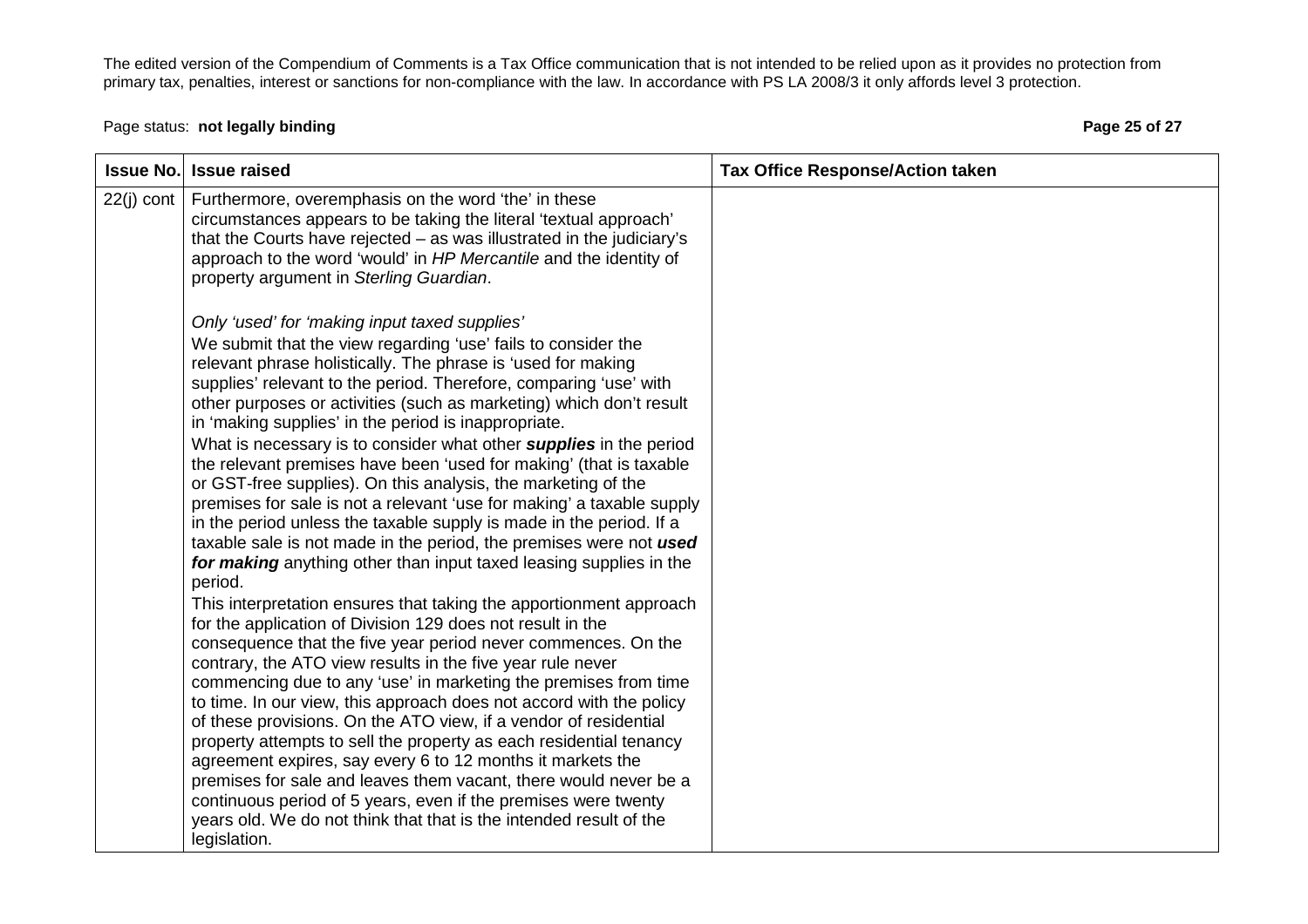# Page status: **not legally binding Page 26 of 27 Page 26 of 27**

| <b>Issue No.</b> | <b>Issue raised</b>                                                                                                                                                                                                                                                                                                                                                                                                                                                                                                                                                                                                                                                                                                                                                                                                                                                                                                                                                                                                                                                                                                                                                                                                                                                                                                                                                                                                                                                                                                                                                                                                                                                                                                                                                                                                                                                                                                                             | <b>Tax Office Response/Action taken</b> |
|------------------|-------------------------------------------------------------------------------------------------------------------------------------------------------------------------------------------------------------------------------------------------------------------------------------------------------------------------------------------------------------------------------------------------------------------------------------------------------------------------------------------------------------------------------------------------------------------------------------------------------------------------------------------------------------------------------------------------------------------------------------------------------------------------------------------------------------------------------------------------------------------------------------------------------------------------------------------------------------------------------------------------------------------------------------------------------------------------------------------------------------------------------------------------------------------------------------------------------------------------------------------------------------------------------------------------------------------------------------------------------------------------------------------------------------------------------------------------------------------------------------------------------------------------------------------------------------------------------------------------------------------------------------------------------------------------------------------------------------------------------------------------------------------------------------------------------------------------------------------------------------------------------------------------------------------------------------------------|-----------------------------------------|
| $22(j)$ cont     | Policy<br>We submit that the better approach is that 'the period' within<br>subsection 40-75(2) be a cumulative period of five years from the<br>time the residential premises are considered to be new.<br>The treatment of 'the period' in this way means that the taxpayer<br>should, almost invariably, be entitled to some input tax credit<br>recovery under Division 129 to the extent that the taxpayer uses<br>the residential premises to make a taxable supply by selling within<br>that period. This interpretation accords with the policy in the<br>Revised Explanatory Memorandum (paragraph 1.16). This<br>interpretation would also accord with the entitlement to an input tax<br>credit found in section 11-20 of the GST Act. That is, if the use was<br>known upfront, that would result in partial input tax credits for an<br>entity intending to construct new residential premises, lease them<br>for a period and then sell them within five years.<br>On the other hand, if the premises are sold after the 5 year period<br>had concluded, the taxpayer would be making an input taxed<br>supply of residential premises. The taxpayer would be making an<br>input taxed supply of residential premises. The taxpayer would<br>have to repay all input tax credits on any acquisitions related to the<br>original construction of the premises, but the taxpayer would not be<br>required to remit any GST on the supply of the premises.<br>We submit that this approach would be in line with the policy<br>intention of ensuring that GST is not embedded in sales of<br>residential premises which have initially been used to make an<br>input taxed supply but are ultimately used to make a taxable<br>supply. Such an approach would also be in accordance with<br>section 11-15, which allows a taxpayer an input tax credit 'to the<br>extent that the acquisition' does not relate to making input taxed |                                         |
|                  | supplies.                                                                                                                                                                                                                                                                                                                                                                                                                                                                                                                                                                                                                                                                                                                                                                                                                                                                                                                                                                                                                                                                                                                                                                                                                                                                                                                                                                                                                                                                                                                                                                                                                                                                                                                                                                                                                                                                                                                                       |                                         |